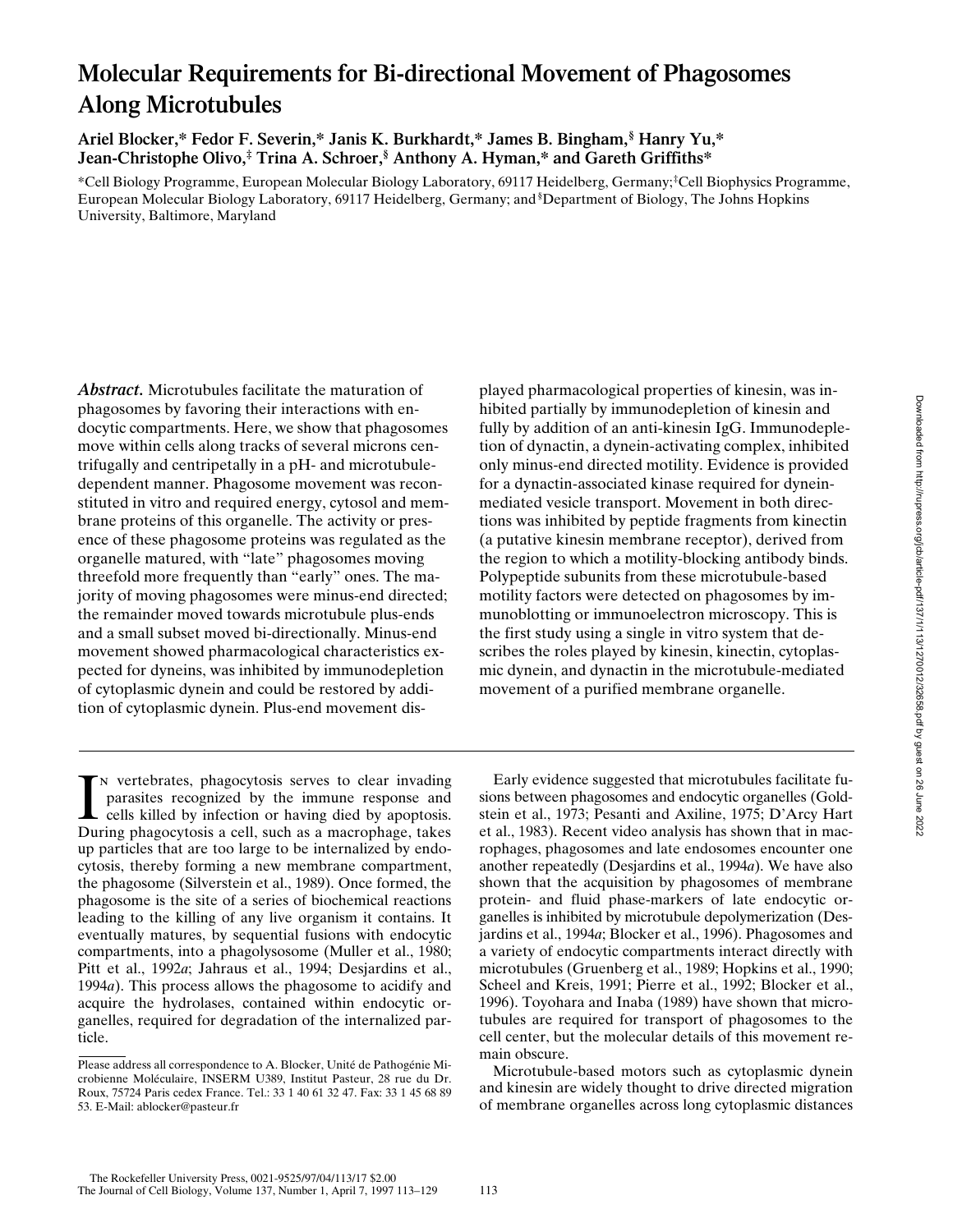(Vale, 1987; Schroer, 1994). These motors were discovered as ATPases generating polarized microtubule gliding along a coverglass and movement of latex beads along microtubules (Lasek and Brady, 1985; Brady, 1985; Vale et al., 1985*b*; Lye et al., 1987; Paschal and Vallee, 1987). Since then, much has been learned about how these mechano-enzymes function (Bloom and Endow, 1994; Holzbaur and Vallee, 1994; Gilbert et al., 1995). In vitro, they have been shown to be required for motility of crude membrane vesicle preparations along microtubules (Vale et al., 1985*a*; Schroer et al., 1988, 1989; Schnapp and Reese, 1989). Recently, a putative membrane receptor for kinesin, kinectin, has been described (Toyoshima et al., 1992; Yu et al., 1995). The way in which cytoplasmic dynein binds organelles is unclear, but it is unable to move membrane vesicles in vitro unless accompanied by dynactin and another unidentified factor (Schroer and Sheetz, 1991; Gill et al., 1991). Much less is known of the specific in vivo cargoes of these microtubule motors. Their immunolocalization by light microscopy resulted in detergent-extractable, punctate patterns within cytoplasm which do not fully colocalize with markers of known organelles (Hollenbeck, 1989; Hirokawa et al., 1991; Lin and Collins, 1992; Gill et al., 1991; Paschal et al., 1993).

Of all the motility factors, the function of kinesin is by far the best understood. Recent anti-sense mRNA experiments and function-blocking antibodies have demonstrated a role for kinesin in microtubule plus end–directed movements of the endoplasmic reticulum, the *trans*-Golgi network, endosomes, and some cell-type specific organelles (Hollenbeck and Swanson, 1990; Feiguin et al., 1994; Allan, 1996; Haimo and Thaler, 1994; Burkhardt et al., 1993).

Kinectin was first identified as a membrane protein that bound to a kinesin affinity column (Toyoshima et al., 1992). On the basis of its sequence, kinectin is predicted to be a 160-kD coiled-coil forming dimer with a large cytoplasmic portion, a single transmembrane region and a very short lumenal domain (Yu et al., 1995). An antibody that binds within the predicted coiled-coil domain blocks motor binding to microsomes and both kinesin- and dynein-mediated vesicle motility (Kumar et al., 1995). The latter result has led to the idea that kinectin may be a "dual motor receptor" (Sheetz and Yu, 1996). By immunofluorescence microscopy, the protein was localized to the endoplasmic reticulum (Toyoshima et al., 1992; Fütterer et al., 1995). Its possible involvement in other kinesin-driven organelle movements is an open question.

The minus-end directed motor cytoplasmic dynein has been attributed several functions in mitosis (Vaisberg et al., 1993; Pfarr et al., 1990; Steuer et al., 1990) and roles in maintenance of Golgi structure (Allan, 1996), transport of internalized material to late endosomes (Bomsel et al., 1990; Aniento et al., 1993), and aggregation of pigment granules (Haimo and Thaler, 1994). However, a complete list of its cytoplasmic cargoes has not yet been established.

The role(s) played by motor-associated factors such as the dynein-activator, dynactin, in these processes is even less clear. Dynactin, which increases the frequency of cytoplasmic dynein-mediated vesicle movements in vitro (Schroer and Sheetz, 1991), is a large multi-protein complex (Gill et al., 1991; Paschal et al., 1993) with an intriguing shape (Schafer et al., 1994). Evidence for genetic interactions of dynactin with dynein is available from yeast,

filamentous fungi and *Drosophila* (for review see Schroer, 1996). Perturbation of dynactin function in vivo (Echeverri et al., 1996; Burkhardt, J.K., C.J. Echeverri, and R.B. Vallee. 1996. *Mol. Biol Cell.* 6:266a.) or in vitro (Waterman-Storer, C.M., S.A. Kuznetsov, G.M. Langtord, D.G. Weiss, and E.L.F. Holzbaur. 1994. *Mol. Biol. Cell.* 5:H68) disrupts a number of processes thought to involve dynein. In vitro data support a direct interaction between dynein and dynactin (Vaughan and Vallee 1995; Karki and Holzbaur 1995). However, essentially nothing is known about how all these soluble motility factors interact with each other and their receptor(s) on target organelles.

To approach these problems, we have chosen to focus on the motile interaction of phagosomes with microtubules. We routinely use  $1-\mu m$  latex beads as a marker for phagosomes (Wetzel and Korn, 1969; Stossel et al., 1971; Muller et al., 1980). In living cells, latex-bead containing phagosomes move along linear tracks, predominantly towards the cell center. We show here that this movement is microtubule-dependent and sensitive to cytosolic pH. The low buoyant density of latex allows the purification of intact phagosomes, by flotation on a sucrose step gradient, from J774 mouse macrophages that have internalized beads (Desjardins et al., 1994*a*, *b*). We use a novel in vitro assay for movement of purified phagosomes along polarity-marked microtubules to show directly that phagosomes move bidirectionally, but predominantly toward microtubule minus-ends, similar to their behavior in vivo. Movement requires regulatable membrane proteins, one of which is likely to be kinectin, as well as kinesin, cytoplasmic dynein, dynactin, and at least one other component that could be a dynactin-associated kinase modulating dynein-mediated organelle motility.

# *Materials and Methods*

# *Cell Culture*

J774 mouse macrophages and normal rat kidney  $(NRK)^1$  cells were maintained as described in Blocker et al. (1996) and Jahraus et al. (1994), respectively. Phagosomes were prepared from J774 cells as previously described in Blocker et al. (1996). The chicken macrophage cell line HD-11 was obtained from Dr. T. Graf (EMBL, Heidelberg, Germany). It was generated and maintained as previously described (Beug et al., 1979).

# *In Vivo Movement Analysis*

NRK cells were fed a 0.1% (wt/vol) solution of 1  $\mu$ m latex beads for 30 min at 37°C in internalization medium (IM, MEM, 10 mM Hepes, 5 mM d-glucose, pH 7.4, 5% FCS from Sigma Chem. Co., St. Louis, MO) and chased, before the experiment, for 3 h in culture medium. Where indicated the cells were exposed to nocodazole (Sigma) at 10  $\mu$ M in IM or in culture medium with a 20-min pre-incubation in IM on ice to depolymerize microtubules. The cells were acidified using acetate Ringers as described in Heuser (1989) for 20 min at 37°C. Cells were allowed to return to physiological pH in Ringers (Heuser, 1989) for 15 min at 37°C. Cells were then fixed in methanol at  $-20^{\circ}$ C for 3 min. Microtubules were labeled using a mouse monoclonal anti- $\alpha$  tubulin (Amersham Corp., Arlington Heights, IL) at 1:1,000 and a rhodamine conjugated goat anti–mouse (Dianova, Germany) at 1:300. Cells were photographed on a Axiophot micro-

<sup>1.</sup> *Abbreviations used in this paper*: AMP-PNP, 5'-adenylylimidodiphosphate; DIC, 3,4-dichlorisocoumarin; CD, cytoplasmic dynein; FSG, fish skin gelatin; GTP, guanosine-5'-triphosphate; IM, internalization medium; MTOC, microtubule organizing center; NRK, normal rat kidney cells; PLO, poly-l-ornithine.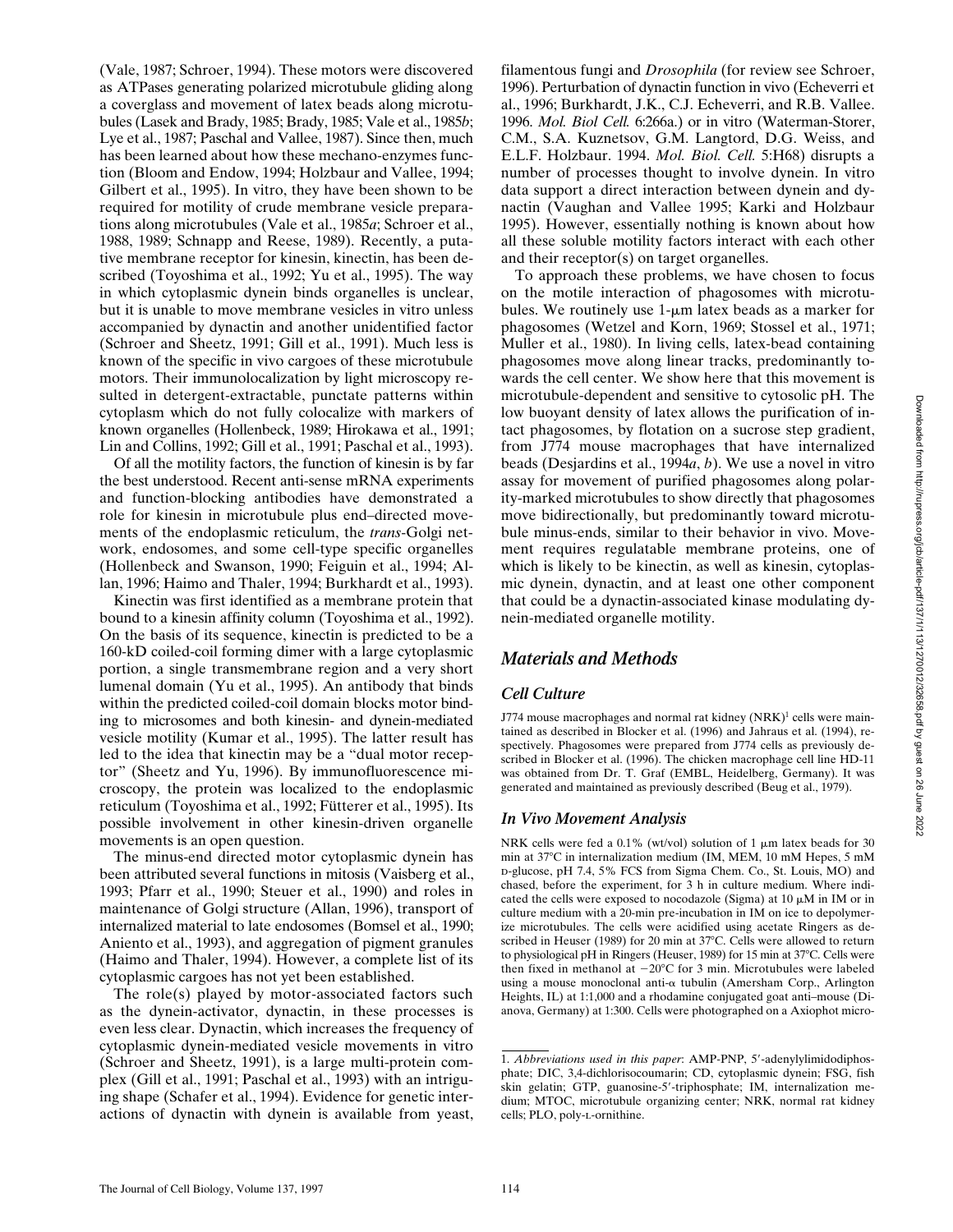# *Motility Assay*

*Preparation.* Glass coverslips  $(22 \times 22 \text{ mm})$ ; No. 1 Gold Seal, Clay Adams) were coated with poly-l-ornithine (PLO) as described in Blocker et al. (1996) at least one night before the experiment to insure uniform attachment and reduce gliding of microtubules along the coverglass. Rhodaminelabeled polarity marked microtubules were polymerized immediately before the experiment from stable GMP-CPP seeds as described in Howard and Hyman (1993) but in the presence of a 1:1 molar ratio of N-ethylmaleimide (Sigma) modified tubulin to unmodified tubulin (Hyman et al., 1991*b*). This results in a population of microtubules more homogenous in length and without a minus-end extension. To ensure unambiguous scoring of polarity, microtubules were kept dilute (about five times the concentration needed to obtain a suitable lawn) so as to reduce any end-toend annealing and subsequent breakage that might occur during pipetting.

5-µl perfusion chambers were made by sealing onto a glass slide (KTH 360, Propper Ltd., UK) a PLO-coated glass coverslip using two lines of Apezion M grease (Roth, Karlsruhe, Germany), containing 22-mm glass beads (Duke Scientific) and extruded through a syringe fitted with a 20-*g* blunted needle. Chambers were first wetted by perfusion of 1 vol of BRB80 (80 mM K-Pipes, 1 mM  $MgCl<sub>2</sub>$ , 1 mM EGTA, pH 6.8) for 2-5 min. This step is essential to eliminate bundling of microtubules during attachment to the coverslip, especially when PLO coverslips are less than a few days old. Two volumes of microtubules, diluted in BRB80, 10  $\mu$ M taxol (Paclitaxel, Sigma), were then perfused into the chamber and allowed to bind for 5 min at room temperature. Excess microtubules were washed out by perfusion of 1 vol of 10 mg/ml aspartic acid pH 7, 10  $\mu$ M taxol, to neutralize the free PLO for 3 min at room temperature. Aspartic acid was washed out by perfusion of 1 vol of BRB80, 10  $\mu$ M taxol. The assay reaction was perfused next and contained  $(1)$  2–4  $\mu$ l of phagosomes at  $2.5 \times 10^9$  beads/ml containing 1  $\mu$ m carboxylated blue latex beads (Seradyn), which fluoresce dimly in the Texas red range, coupled to fish skin gelatin (FSG, Sigma), purified, and stripped (except where otherwise stated) with 2 M NaCl as described in Blocker et al. (1996); (2) 4  $\mu$ l of 30 mg/ml macrophage cytosol prepared as in Blocker et al. (1996); (*3*) 1 ml of ATP regenerating system made as in Blocker et al. (1996) but from a stock of 100 mM ATP containing 100 mM MgS0<sub>4</sub>, at 2 mM final concentration in the assay; (4) 1  $\mu$ l of 8× antifade (Hyman and Mitchison, 1991*a*; Blocker et al., 1996) in PMEE (35 mM K-Pipes, 5 mM MgSO<sub>4</sub>, 1 mM EGTA, 0.5 mM EDTA, pH 7.4) with 10 mM DTT and 100 mM taxol; (*5*) where required the assay volume was topped to  $10 \mu l$  with PMEE. The assay was always performed from frozen stocks of all reagents, including phagosomes and cytosol which were flash frozen and stored in liquid nitrogen (stocks were aliquoted and only thawed once). Reactions were incubated for 5 min at  $32.5^{\circ}$ C to allow time for the organelles to bind to microtubules and then observed for a maximum of 30 min at  $32.5^{\circ}$ C.

Under these conditions a few microtubules in each field displayed slow but constant gliding along the plane of the coverslip, the level of which provided an internal control for microtubule motor activity. Of the gliding observed, 80% corresponded to movement towards microtubule plusends. Despite our efforts to block the coverglass surface, small but significant numbers of phagosomes bound nonspecifically to the glass. This binding could not be inhibited by pretreating phagosomes with proteases and did not appear to be affected by other biological parameters. Although movement of phagosomes along microtubules was strongly dependent on the protein concentration of the cytosol in the assay (being undetectable below 5 mg/ml cytosol and increasing linearly till 20 mg/ml cytosol) some motility also occured when 1 mg/ml casein was used in place of cytosol, suggesting that purified phagosomes retained some motor activity on their surfaces. Purified phagosomes pretreated with 2 M NaCl displayed no motility in 1 mg/ml casein but moved normally in cytosol and were thus used throughout this work, except where otherwise stated. When the motility of different preparations of phagosomes needed to be compared, the volume of a given phagosome preparation added to each assay was adjusted so the final bead content of the reactions remained the same: the  $OD_{600}$  of each phagosome preparation, diluted several hundredfold in PBS containing 0.1% TX-100, was measured and compared to an established linear standard curve of uninternalized beads; the bead number for each point on the latter curve having been determined by FACS analysis (Jahraus, A., T.E. Tjelle, O. Ullrich, A. Habermann, and G. Griffiths, manuscript submitted for publication).

*Data Acquisition.* Chambers were observed at 32.5°C (using a stageheating device) with  $63 \times$  Plan-APOCHROMAT lens, a Rhodamine/Texas

red filter set (BP546, FT580, LP 590; Zeiss) and a Zeiss Axiovert 10 using a 50 W mercury lamp, appropriate heat absorption and reflection filters, connected to a Zeiss shutter and a CCD-IRIS camera (Sony, Japan). The video signal was fed through a Hamamatsu camera control, into an image processor (Argus 10, Hamamatsu) and saved using a Sony OMDR and large optical disks. The shutter, the image processor, and the OMDR were controlled by a computer program (PC) available from Dr. E. Stelzer (EMBL, Heidelberg, Germany). At least 10 fields (each  $160 \mu m^2$ ) were observed per slide, and for each field 60 frames were captured at 1-s intervals, except where otherwise stated. The field size was calibrated by measuring the number of pixels in a  $40$ - $\mu$ m pitch on a 1-mm graticule.

*Image Analysis.* Images were analyzed using NIH image 1.55 on a Mac-Intosh Quadra connected to a video disk player or, more efficiently, using a dedicated program developed to detect, count, and track phagosomes. It runs on a Series 151 digital image processor (Imaging Technology, Bedford, MA) hosted by a SPARC station 20 (SUN, Mountain View, CA). After thresholding of the gray level image, phagosomes are recognized according to geometrical criteria such as intensity, surface, and eccentricity. Phagosome coordinates are calculated by a central moment algorithm which is also able to discriminate between a single phagosome and an aggregate. After all phagosomes are characterized and their coordinates are stored, a tracking algorithm is used to establish valid trajectories. The algorithm uses a first-order Kalman filtering approach whereby at each frame, and on the basis of the previous ones, predictions of the phagosome positions are established and compared with the computed ones. The best matches are selected as trajectory points. Tracks are analyzed according to several criteria that allow for the supervised selection of true movements along microtubules (linearity along a minimum length, speed over this length). The program yields data tables for each sequence which were used for generating the values in the figures (further details will be published elsewhere and are available from Dr. J.-C. Olivo, EMBL, Heidelberg, Germany). Movement speeds reported in this study are the averages of the maximal speed of many phagosomes; errors are standard deviations of these group estimates. The ability of the organelles to move under different conditions is expressed as movements/min/field. The values reported in this study are the mean values obtained from at least two separate but identical reactions and from at least two separate preparations of phagosomes and cytosol. The error is expressed as the population standard deviation. Where statistical analysis was performed, it was done using paired Student's *t* tests for testing the significance of the difference in two averages or frequencies.

# *Antibodies, IgG Purification, and Immunodepletions*

*Antibodies.* SUK4, a monoclonal antibody against sea urchin kinesin (Ingold et al., 1988) was obtained from Developmental Studies Hybridoma Bank (Rockville, MD). 70.1 and 440.4 monoclonals against chicken cytoplasmic dynein intermediate and heavy chains, respectively (Steuer et al., 1990), were a gift of Dr. M. Sheetz or purchased from Sigma Chem. Co. Monoclonal antibody 150.1 against p150*Glued* of dynactin is described in Steuer et al. (1990). 45A and 62B monoclonal antibodies against the dynactin complex are described in Schafer et al. (1994). The 150B antibody recognizes p150*Glued* and will be described elsewhere (Gill, S., and T. Schroer, unpublished observations). The rabbit affinity-purified polyclonal against dynein heavy chain was a generous gift from Dr. E.A. Vaisberg (Vaisberg et al., 1993). The anti-kinesin heavy chain antibody H1 (Hirokawa et al., 1989) was a kind gift from Dr. G.S. Bloom. Dr. M.P. Sheetz generously donated the mouse anti–chicken kinectin monoclonal antibody 160.9.1 (Toyoshima et al., 1992).

*Immunodepletions.* Cytosol was depleted of kinesin with ascites of the SUK4 monoclonal IgG bound to protein A–Sepharose through the IgG fraction of rabbit anti–mouse IgG serum (Sigma). Another monoclonal IgG (P5D4), raised against a viral antigen (Kreis, 1986), was used as a control antibody. Dynactin complex was depleted using ascites of the 45A monoclonal IgG (Schafer et al., 1994). The same procedure (Bomsel et al., 1990; Aniento et al., 1993) was used to deplete cytoplasmic dynein with the 70.1 monoclonal IgM (Sigma) coupled to protein A–Sepharose beads via the IgG fraction of a rabbit anti–mouse IgM serum (Sigma). A monoclonal IgM, raised against chondroitin sulphate (Sigma), served as a matched control. For 60  $\mu$ l of dry bead gel 10–50  $\mu$ l of antibody was used, stored in 50% gylcerol at  $-20^{\circ}$ C. Beads were washed in PBS, 5 mg/ml bovine serum albumin (Biomol, Hamburg, Germany), and finally into PMEE, 1 mM DTT, and protease inhibitors (Blocker et al., 1996). Immunodepletions were always performed on the day of the experiment using a freshly thawed aliquot of cytosol or ATP release, because it was deter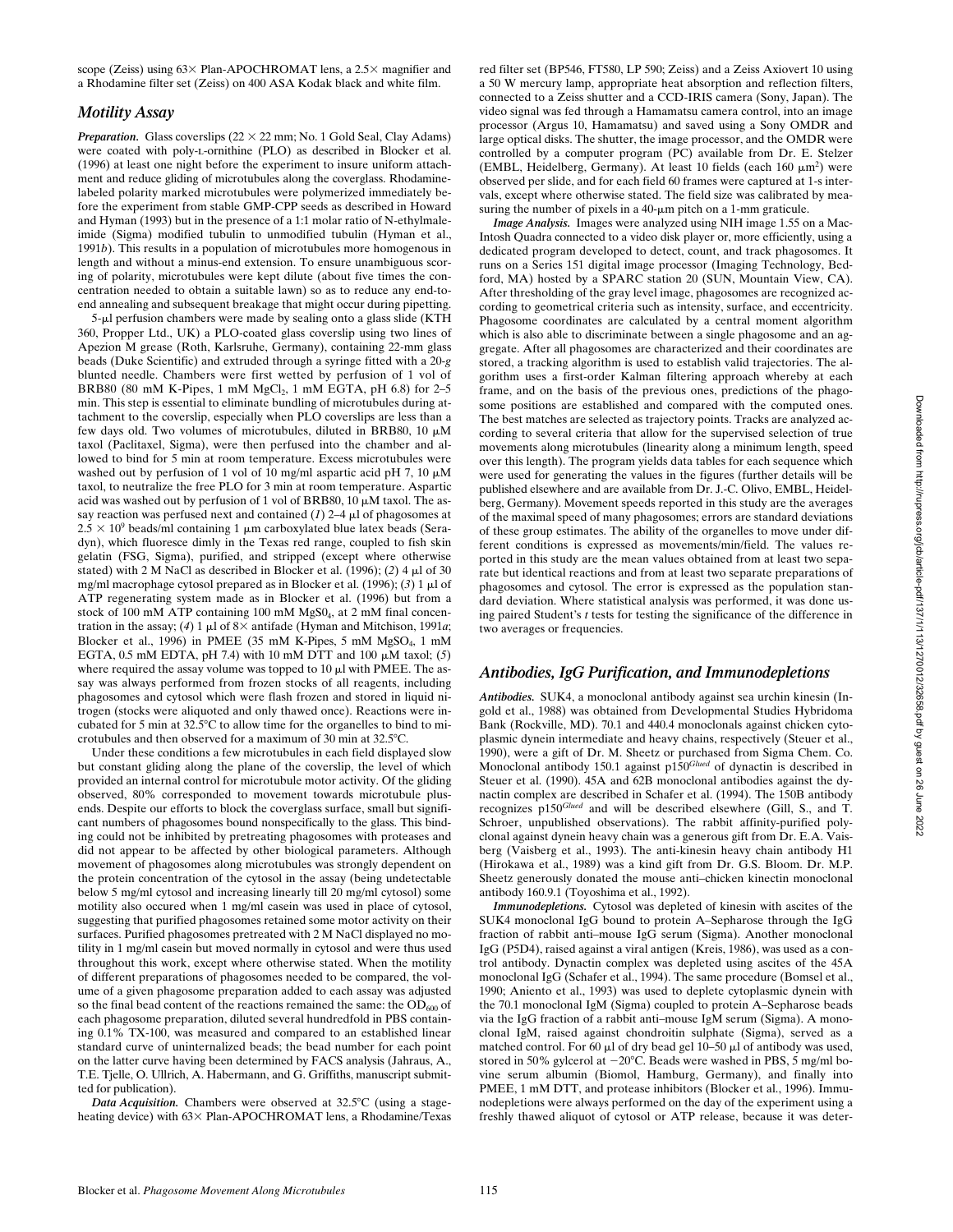mined that mock immunodepleted cytosol could not be refrozen without significant loss of motile activity. For 50  $\mu$ l of cytosol or ATP release, two rounds of immunodepletion were performed for 30 min on ice using  $30 \mu$ l dry bead gel per round. Before each round and between each round, the bead slurry was carefully aspirated dry using centrifugation and a fine gel loading tip to minimize sample dilution.

Staurosporine (Sigma) was dissolved at 200  $\mu\text{M}$  in DMSO and stored in aliquots at  $-20^{\circ}$ C.

*Elution of Immunodepletion Beads.* After immunodepletion, the supernatant was collected as above and the beads from each round were eluted in a total of 50  $\mu$ l PMEE, 1 M NaCl, 1 mM DTT, and protease inhibitors (Blocker et al., 1996) for 30 min on ice. The eluate was collected, desalted, and concentrated 10-fold in Nanosep centrifugal concentrators with a 3-kD cut-off point (Pall Filtron) according the manufacturer's instructions.

*IgG Purification.* P5D4 and SUK4 IgG were purified using caprylic acid clearing and ammonium sulphate precipitation, much as in Ingold et al. (1988) because this method was found to be more suitable for small scale purification and recovery of concentrated IgG fractions than protein A affinity chromatography. Briefly,  $200 \mu l$  of ascites fluid was diluted in 4 vol of 60 mM sodium acetate, pH 4, and brought to pH 4.5 with 0.1 M NaOH. 25 µl of caprylic acid was added dropwise. After 30 min of stirring at room temperature, the solution was clarified by centrifugation at 10,000 *g* for 30 min. The supernatant was further cleared by filtering through a nylon mesh, slowly brought to 45% ammonium sulphate, and left to stir for 30 min at 4<sup>o</sup>C. IgG was pelleted in the cold at 5,000 *g* for 15 min, resuspended in 50  $\mu$ l of PBS, and dialyzed in micro-collodion bags (Sartorius) against three changes of PBS. This yielded 10–20 mg/ml essentially pure IgG, as monitored by SDS-PAGE and Coomassie blue staining, which was stored in aliquots at  $-20^{\circ}$ C.

# *Purified Dynein, Dynactin, and Recombinant Kinectin Fragments*

*Kinectin Fragments.* The generation and purification of the chicken kinectin protein fragments will be described in detail elsewhere (Yu, H., J. Kumar, V.S. De Serrano, W. Chan, J. Heringa, A. Shendarov, W.J. Strittmatter, and M.P. Sheetz, manuscript submitted for publication). Overlapping DNA fragments corresponding to amino acids 295-612, 568-943, and 924- 1321 of the published chicken kinectin sequence (Yu et al., 1995) were cloned and expressed in *E. coli.* The kinectin fragments were purified from bacterial cytosol by ammonium sulphate precipitation, followed by gel filtration, ion-exchange chromatography, and final dialysis into PMEE. They were stored at  $-80^{\circ}$ C.

*Dynein and Dynactin.* Details of the procedure for purification of cytoplasmic dynein and dynactin from bovine brain will be published elsewhere (Bingham, J., and T. Schroer, manuscript in preparation). Briefly, both proteins in a high speed supernatant were concentrated and enriched by two successive rounds of ion exchange chromatography on fast-flow S-Sepharose (Pharmacia LKB Biotechnology, Piscataway, NJ) followed by velocity sedimentation into a 5–20% sucrose gradient. Dynein and dynactin copurify through these steps of the purification. The final sucrose gradient fractions enriched for dynein and dynactin were then separated on a Mono Q ion exchange column (Pharmacia). Both proteins had the expected polypeptide compositions and were  $>98\%$  pure as judged by Coomassie blue staining of overloaded gels (dynactin was very slightly contaminated with dynein). Both proteins were routinely obtained at 5 mg/ml. We established that such preparations, collected straight off the Mono Q column, could be stored at  $-20^{\circ}$ C cryoprotected in 50% glycerol in PMEE, 1 mM DTT, and 0.5 mM  $Mg^{2+}$ -ATP or by flash freezing in 1.25 M sucrose also in PMEE, 1 mM DTT, and 0.5 mM  $Mg^{2+}$ -ATP in aliquots in liquid nitrogen, followed by storage at  $-80^{\circ}$ C. After such long-term storage, freshly thawed dynein preserved microtubule gliding activity down to 20–50  $\mu$ g/ml (10–25 nM) in assays performed as described in Middleton and Carbon (1994).

#### *Electrophoresis and Immunoblotting*

SDS-PAGE was performed as in Laemmli (1970) using a minigel apparatus according to the manufacturer's instructions (Bio-Rad Labs, Hercules, CA). Blots were performed using a Bio-Rad wet minigel chamber at 70 mA overnight as this led to more complete transfer of large polypeptides such as cytoplasmic dynein heavy chain. Blots were revealed using the ECL detection system (Amersham). Quantitative immunoblotting of dynein and dynactin in J774 macrophage cytosol was performed by calibrating the polyclonal dynein heavy chain antibody and the p150*Glued* antibody 150B against purified bovine dynein and dynactin of known concentrations. Autoradiograms were optically scanned and the band intensities were measured using NIH Image for the MacIntosh. Densitometry of Coomassie-stained gels was performed similarly.

#### *Electron Microscopy*

HD-11 or NRK cells were prepared for cryosectioning and immunogold labeling as previously described (Griffiths, 1993). Briefly, the cells were removed from the dishes by digestion with 50  $\mu$ g/ml proteinase K (Merck, Darmstadt, Germany) for  $1-2$  min at  $4^{\circ}$ C. They were fixed in 8% paraformaldehyde (Merck) in 250 mM Hepes, pH 7.4, infiltrated with 2.1 M sucrose as a cryoprotectant, and frozen in liquid nitrogen. Thawed ultra thin cryosections were labeled with the primary antibody, which was detected with protein–A colloidal gold (Department of Cell Biology, University of Utrecht, The Netherlands). Finally, the grids were embedded in a 9:1 mixture of 2% methylcellulose (Sigma) and 3% uranyl acetate (Serva) to protect from drying and to add contrast.

# *Results*

# *The Movement of Phagosomes Inside Cells Is Microtubule-dependent and Sensitive to Cytosolic pH*

Previous studies have shown that phagosomes move within cells and suggested that this movement is microtubule-mediated. To show more directly that phagosome motility was indeed occurring along microtubules, we carried out a series of in vivo studies. First, the behavior of phagosomes was observed in intact cells by bright-field video microscopy. Latex beads were briefly pulsed and chased into J774 macrophages. The phagosomes thus formed were seen to move along linear tracks over distances of several microns at speeds that approached  $1 \mu m/s$ . Phagosomes moved mainly towards the cell center, but some also moved back towards the periphery of the cell. After longer chase periods, most phagosomes accumulated in the perinuclear area. Once these organelles had clustered in the center of the cell, they tended to move less frequently (data not shown). These data argue that phagosomes are able to move directionally within J774 cells.

We sought to establish more definitively whether phagosome motility was predominantly microtubule-mediated. Initial attempts to use the microtubule-depolymerizing drug nocodazole were unsuccessful, because even brief treatment with this drug caused J774 cells to round up, making spatial analysis impossible (see also for example Cassimeris et al., 1986). We therefore used normal rat kidney (NRK) cells, a cell type known to undergo phagocytosis (Jahraus et al., 1994; Desjardins et al., 1994*b*) whose morphology is relatively insensitive to microtubule depolymerization. After pulse and chase with latex beads, NRK cells also accumulated latex-containing phagosomes in their perinuclear region (Fig. 1 *A*). In about half the cells, the phagosomes appeared clustered near the microtubule organizing center (MTOC, compare Fig. 1, *A* and *B*). Fig. 1, *C* and *D* show that if the cells were treated with nocodazole during the chase period, microtubules were entirely depolymerized and phagosomes no longer accumulated in the perinuclear region, but were instead distributed either peripherally or at random. Thus, phagosomes require microtubules to display directed movement within these cells.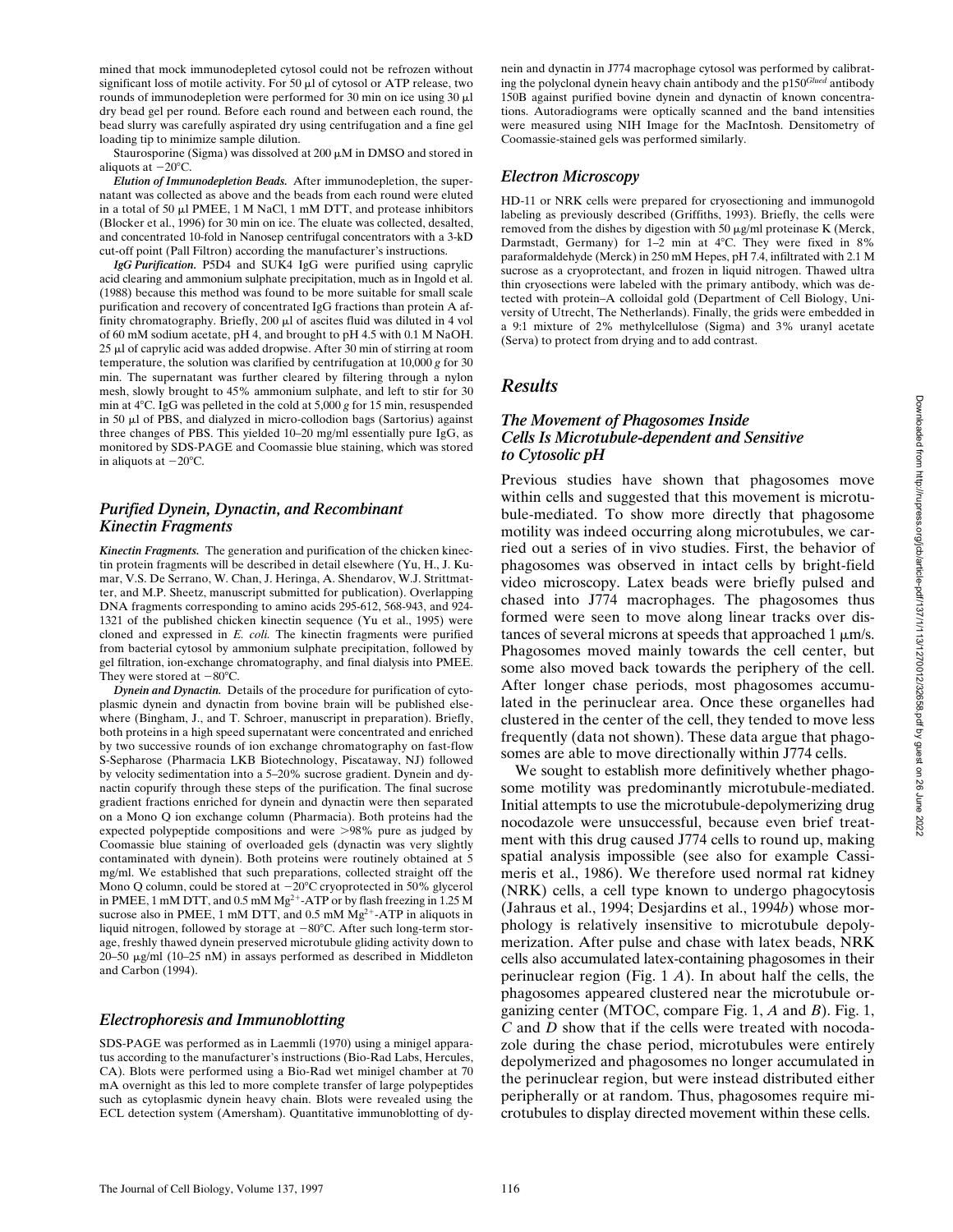

*Figure 1.* Phagosome movement is microtubule-dependent and sensitive to cytosolic pH. (*A*) NRK cells were pulsed with latex beads for 30 min and chased for 3 h. At this time all the beads are observed to be in the perinuclear region of the cells. (*B*) Indirect immunofluorescence labeling of microtubules in the same cells. (*C*) NRK cells were pulsed with beads as above but subsequently treated and chased in the presence of nocodazole. The phagosome distribution in these cells appears random. (*D*) The same cells as in *D* stained using an anti a-tubulin antibody. (*E*) NRK cells pulsed and chased as above but then treated with acetate Ringers for 20 min. About 30– 50% of the phagosomes were seen to move out to the periphery of the cell (arrows indicate cell boundary). This is observed in  $\sim$ 70% of the cells. (*F*) NRK cells loaded with beads, incubated in acetate Ringers for 20 min, and then physiological Ringers for 15 min. Rebound movement of phagosomes to restore tight perinuclear localization of these organelles is observed. Only  $\sim$ 50% of the cells survive this treatment. (G) NRK cells loaded with beads as above but treated with nocodazole before treatment with acetate Ringers in the presence of nocodazole. Phagosomes do not move to the periphery of the cells but instead appear to be "released" from the perinuclear region (arrows point to the increased space between phagosomes and the nuclear membrane). When cells are treated with nocodazole after the phagosomes have reached the perinuclear region rather than during the chase period, their distribution is very similar (not shown). (*H*) NRK cells treated with acetate Ringers and then nocodazole before treatment with physiological Ringers containing nocodazole. Phagosomes do not return to a tight perinuclear localization. Bar,  $10 \mu m$ .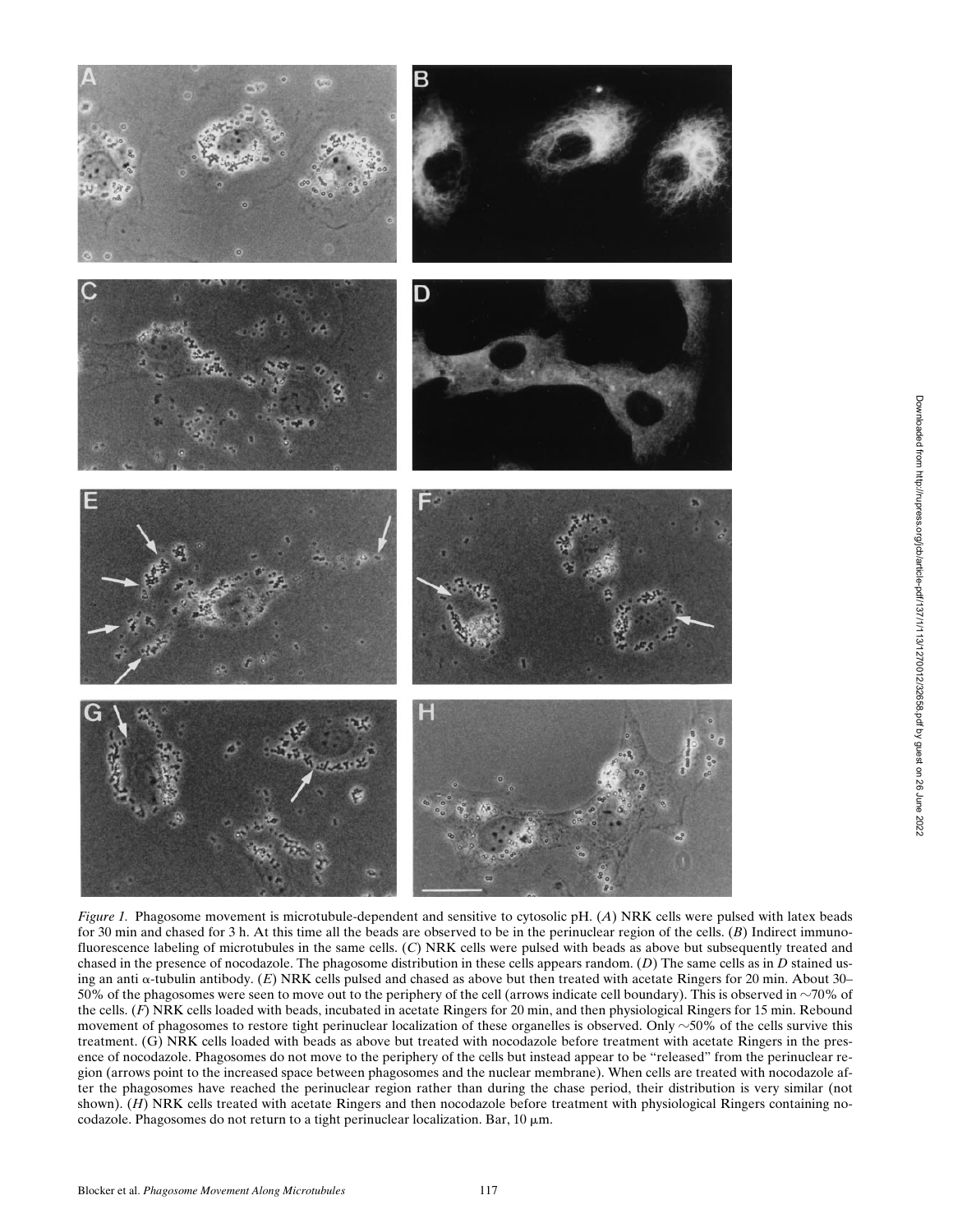Finally, we wanted to know if phagosome movement along microtubules displayed characteristics similar to those reported for endocytic organelles to which they are functionally related. The direction of movement of endosomes and lysosomes, but not other organelles, is sensitive to acidification of the cytosol in several cell types (Heuser, 1989; Parton et al., 1991; Lin and Collins, 1992). In these experiments, exposure of cells to mildly acidic physiological medium caused microtubule-dependent endocytic organelle dispersal, a phenomenon that could be reversed by returning the cells to a medium at physiological pH. Acidification of NRK cells with acetate Ringers for 20 min caused 30–50% of phagosomes to move to the periphery of the cells (Fig. 1 *E*). This result was seen in  $\sim$ 70% of the cells. Fig. 1 *F* shows that upon return to physiological Ringers for 15 min, the phagosomes returned to a tight cluster at the cell center in the 50% of the cells that survived this treatment. When acidification was performed after treatment of the cells with nocodazole, phagosomes did not move to the periphery of the cells but instead appeared to be "released" from the tight cluster within the perinuclear area seen in the absence of nocodazole (Fig. 1 *G*). To test if return of phagosomes to the cell center after dispersal was also microtubule-mediated, cells were first acidified to disperse phagosomes, and then treated with nocodazole followed by physiological Ringers. Under these conditions, the reclustering of phagosomes was blocked and they remained peripheral (Fig. 1 *H*). These results show that the position and movement of phagosomes within cells are dependent on an intact microtubule network. As microtubules mostly emanate from the MTOC with their plus-ends towards the cell periphery in these cells, the ability of phagosomes to display microtubuledependent centripetal and centrifugal movement suggests that these organelles carry both a plus-end and a minusend directed microtubule motor on their surface.

## *Phagosomes Move Bidirectionally Along Microtubules but Mainly to the Minus End*

To dissect the mechanism of phagosome transport in molecular detail, we have reconstituted the movement of purified phagosomes along polarity-marked microtubules in vitro using a fluorescence video microscopy assay. A uniform lawn of dimly fluorescent microtubules marked at their minus ends by brightly labeled "seeds" (Howard and Hyman, 1993) was laid down on the coverglass of a perfusion chamber. A mixture of purified, salt-stripped phagosomes (containing weakly fluorescent latex beads coupled to fish skin gelatin, FSG; see Materials and Methods), J774 macrophage cytosol, and an ATP regenerating system were then added. In the presence of both ATP and cytosol, pha-

gosomes displayed movements, sometimes many microns in length, along microtubules (Figs. 2 *A* and 3 *A*). A small number of microtubules in each field displayed gliding which was essentially plus-end directed (not shown).

In this system, 10–30% of the phagosomes that became bound to microtubules moved along them at any time. Of the moving phagosomes, 70.8% displayed minus-end directed movement, at the average maximal velocity of  $1.21 \pm 0.39$  $\mu$ m/s ( $n = 34$ , Fig. 2 *B*). The remaining 29.8% displayed plus-end directed movement, with a maximal velocity of  $0.93 \pm 0.26$   $\mu$ m/s (*n* = 14, Fig. 2 *C*). 8.9% of all moving phagosomes displayed bidirectional movement either along the same or two different microtubules (Fig. 2 *D*). These results directly demonstrate that phagosomes are able to move in both directions along microtubules but move primarily to the minus-end.

# *Movement Requires Membrane Protein(s) of the Phagosome*

Next, we sought to determine whether the directional movement of phagosomes was dependent upon proteins within their enclosing membrane. Bidirectional phagosome movement did not appear to be a simple reflection of the abundance of different microtubule motor proteins in cytosol, since in the same assay samples microtubules displayed mostly plus-end directed gliding (a phenomenon which is assumed to reflect the activity of motors bound to the coverglass according to their cytosolic abundance). Moreover, when we assayed the cytosol-dependent movement of uninternalized carboxylated latex beads whose naked surface was not blocked with FSG, we observed excellent motility that was again predominantly plus-end directed (3.9 movements/field/min, 70% plus-end directed,  $n = 19$ ). We next compared the motility of uninternalized FSGcoupled latex beads with the behavior of salt-stripped and protease-treated phagosomes. In the presence of cytosol latex beads covalently coupled to FSG did not move at all along microtubules, in contrast to their predominantly minus-end directed movement after internalization into phagosomes. Protease treatment of phagosomes reduced their ability to move along microtubules by nearly eightfold over control (Fig. 3 *A*), but had no effect on microtubule gliding in the assay (not shown). As stripping of the phagosomes with 2 M NaCl did not affect their motility in the presence of cytosol (Fig. 3 *A*), the proteins required to recruit the cytosolic motility factors to the phagosome membrane are likely to be either tightly associated peripheralor integral-membrane proteins of this organelle.

Phagosomes are de novo assembled, maturing organelles. Although latex is nonbiodegradable, latex bead–containing phagosomes display some degree of maturation

*Figure 2.* In vitro motility of phagosomes along polarity-marked microtubules. (*A*) The first (*left*) and last (*right*) recorded frames of a typical motility assay field, as analyzed by the tracking program (numbers given by the program to each phagosome have been omitted to allow better visualization of the tracks). Arrows indicate the starting position of three phagosomes that have moved significant distances. By following the tracks starting at these arrows in the left panel, one sees that phagosomes can move relatively long distances and often switch microtubules in the process. The star and square, respectively, indicate phagosomes demonstrating Brownian movement and remaining stationary throughout, for comparison. (*B*) A close-up of a minus-end directed movement. The arrowhead indicates the brightly labeled rhodamine tubulin "seed" marking the minus end of the microtubule along which the phagosome is moving. The short arrows indicate the original starting point of each phagosome. Long arrows are drawn parallel to the microtubule along which the phagosome is moving to allow better visualization; the arrow points towards the plus end of the microtubule. Frames are shown at 3-s intervals. (*C*) A plus-end directed movement. (*D*) A bidirectional movement.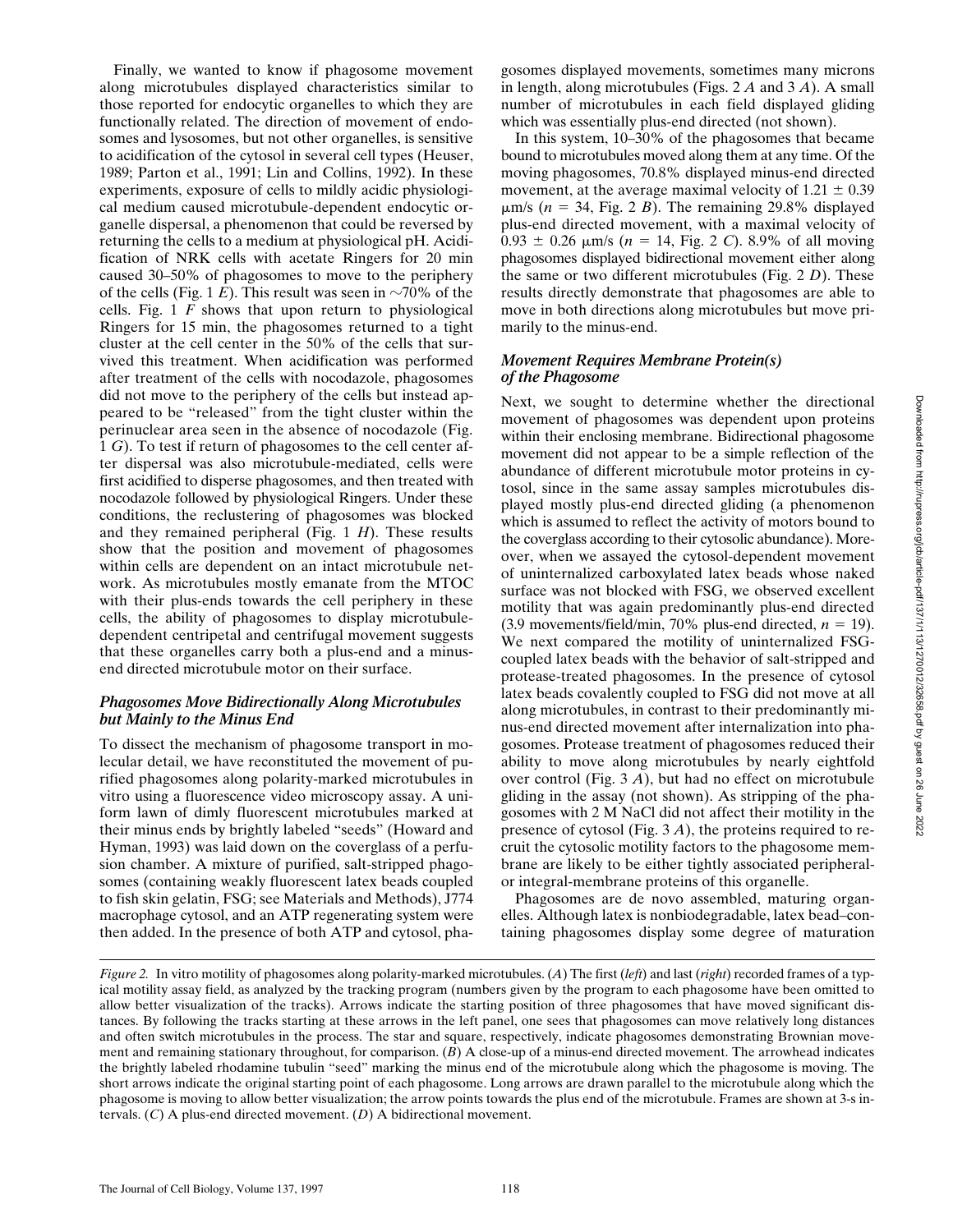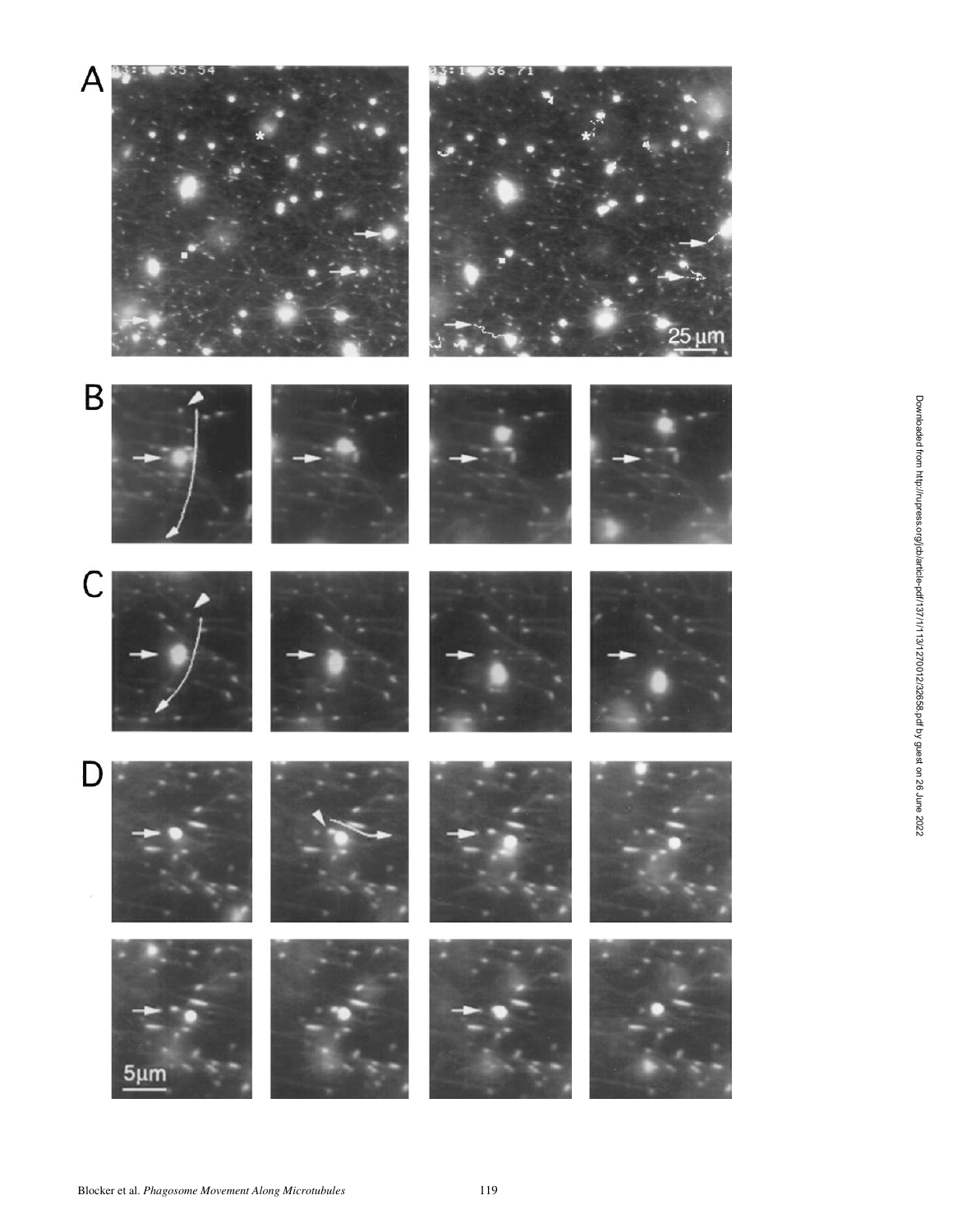

phagosome membrane, and is regulated during phagosome maturation. (*A*) The motility assay was performed with 2 M NaCl- or mock-stripped phagosomes in the presence of 15 mg/ml cytosol and an ATP regenerating system (*salt and mock salt*). Saltstripped phagosomes did not move in the presence of 1 mg/ml casein  $(salt + casein)$ , nor in the presence of cytosol but in the absence of the ATP regenerating system  $(-ATP)$ . Uninternalized fish skin gelatin-coated beads (*FSG-beads*) did not move in the presence of cytosol and ATP. Treatment of phagosomes with 30 μg/ml chymotrypsin for 30 min at 4°C (*protease*; the protease was then inhibited by treatment with 3,4-dichloroiscoumarin and the phagosomes were separated from residual active protease by flotation into a small sucrose gradient as described in Blocker et al., 1996) reduced their ability to move by eightfold over control (*mock protease*). (*B*) Latex bead containing phagosomes were purified from J774 macrophages after various times of internalization: a 20-min pulse, a 1-h pulse followed by a 1-, 4-, 12-, or 24-h chase. The different phagosome preparations were adjusted for bead content in the assay by optical density measurement (see Materials and Methods). This figure was generated using non–saltstripped phagosomes. The dotted line represents an optimized curve fit generated by the computer program KaleidoGraph. Each value represents the mean of the average movements/field/ min of at least two, but often many more, identical motility chambers; errors are population standard deviations. Each experiment was independently repeated at least twice, but often many more times. For each point at least two different preparations of cytosol and phagosomes was tested.

(Desjardins et al., 1994*a*; Blocker et al., 1996; Jahraus, A., T.E. Tjelle, O. Ullrich, A. Habermann, and G. Griffiths, manuscript submitted for publication) and we wanted to know whether their ability to move along microtubules changed as a function of time. As shown in Fig. 3 *B*, "early" phagosomes (isolated after 20 min of bead internalization) displayed only a third of the motility of "later" phagosomes (isolated after 1 h pulse/1 h chase or longer). The directional preference of early and late phagosomes appeared identical (data not shown). Since both cytosol and microtubules were identical in these assays, it follows that the increase in motility observed with phagosome maturation reflects a biological difference in proteins exposed on the cytoplasmic surface of these organelles.

#### *Pharmacological Characterization of Phagosome Motility*

To better define the microtubule motors involved in phagosome movement, we performed a pharmacological characterization of motility using reagents that allow some separation of the activity of cytoplasmic dynein and kinesin-like motors (McIntosh and Porter, 1989; Shimizu et al., 1991). To test the effect of some nucleotides and nucleotide analogues in a controlled manner (Table I), we first desalted macrophage cytosol (as described in Blocker et al., 1996) and measured motility in the presence of 10 mM  $Mg^{2+}$ -ATP. Under these conditions, phagosomes displayed a normal level of motility which was 81.8% minus-end directed (Table I). The spectrum of response of the plus-end directed motor was identical to that of conventional, but *Figure 3.* Movement requires energy, cytosol, and proteins of the not of kinetochore-kinesins (Hyman and Mitchison, 1991*a*),

*Table I. Pharmacological Characterization of Phagosome Motility*

| Condition                              | Number of<br>movements/min/field | Percent plus<br>end-directed<br>movements | $\boldsymbol{n}$ | Velocity<br>$(\mu m/second)$ |
|----------------------------------------|----------------------------------|-------------------------------------------|------------------|------------------------------|
| no ATP                                 | $0 \pm 0$                        | NA                                        | NA               | NA                           |
| 10 mM MgATP                            | $1.17 \pm 0.51$                  | 18.2                                      | 33               | $1.03 \pm 0.31$              |
| 10 mM MgGTP                            | $0.13 \pm 0.10$                  | 100                                       | 10               | $0.38 \pm 0.06$              |
| 10 mM MgATP                            | $0.85 \pm 0.29$                  | 6.5                                       | 31               | ND                           |
| $+1$ mM MgAMP                          |                                  |                                           |                  |                              |
| <b>PNP</b>                             |                                  |                                           |                  |                              |
| $1 \mu M VO^{4+}$                      | $0.79 \pm 0.20$                  | 30.8                                      | 26               | ND                           |
| $10~\upmu\textrm{M}$ VO <sup>4+</sup>  | $0.27 \pm 0.11$                  | 57.1                                      | 21               | <b>ND</b>                    |
| $100~\mu\mathrm{M}$ $\mathrm{VO}^{4+}$ | $0.17 \pm 0.04$                  | ND                                        | NA               | ND                           |

Phagosome motility on polarity-marked microtubules was assayed as described in Materials and Methods; the mean number of movements per minute per video field is given here. Each value represents the mean of the average movements/field/min of at least two, but often many more, identical motility chambers; errors are population standard deviations. Each experiment was independently repeated at least twice, but often many more times. For each point at least two different preparations of cytosol, phagosomes, and nucleotide analogue were tested. The phagosomes used in these experiments were not salt-stripped with 2 M NaCl. For addition of ATP, GTP, and AMP-PNP, cytosol was desalted as described in Blocker et al. (1996). These experiments, with the exception of vanadate addition, were done in the absence of an ATP regenerating system.  $n =$  total number of movements of clear polarity per condition; polarity is unambiguous for  $\sim$ 30% of movements; the percent of plus end–directed movements in the presence of GTP and AMP-PNP is significantly different from that in the ATP control at  $P = 0.01$  and  $P = 0.10$ , respectively; in the presence of 10  $\mu$ M  $VO^{4+}$  the percent of plus end–directed movements is significantly different from that in the nondesalted control (see Results) at  $P = 0.01$ , but in the presence of 1  $\mu$ M  $VO^{4+}$  it is not. In 10 mM MgATP, only the velocity of plus end–directed movements was determined. In 10 mM GTP, the velocity of all movements was determined. Because these movements were slow, image frames were collected at 3-s intervals. Vanadate was prepared as in Kypta et al. (1988). ND, Not determined; NA, Not applicable.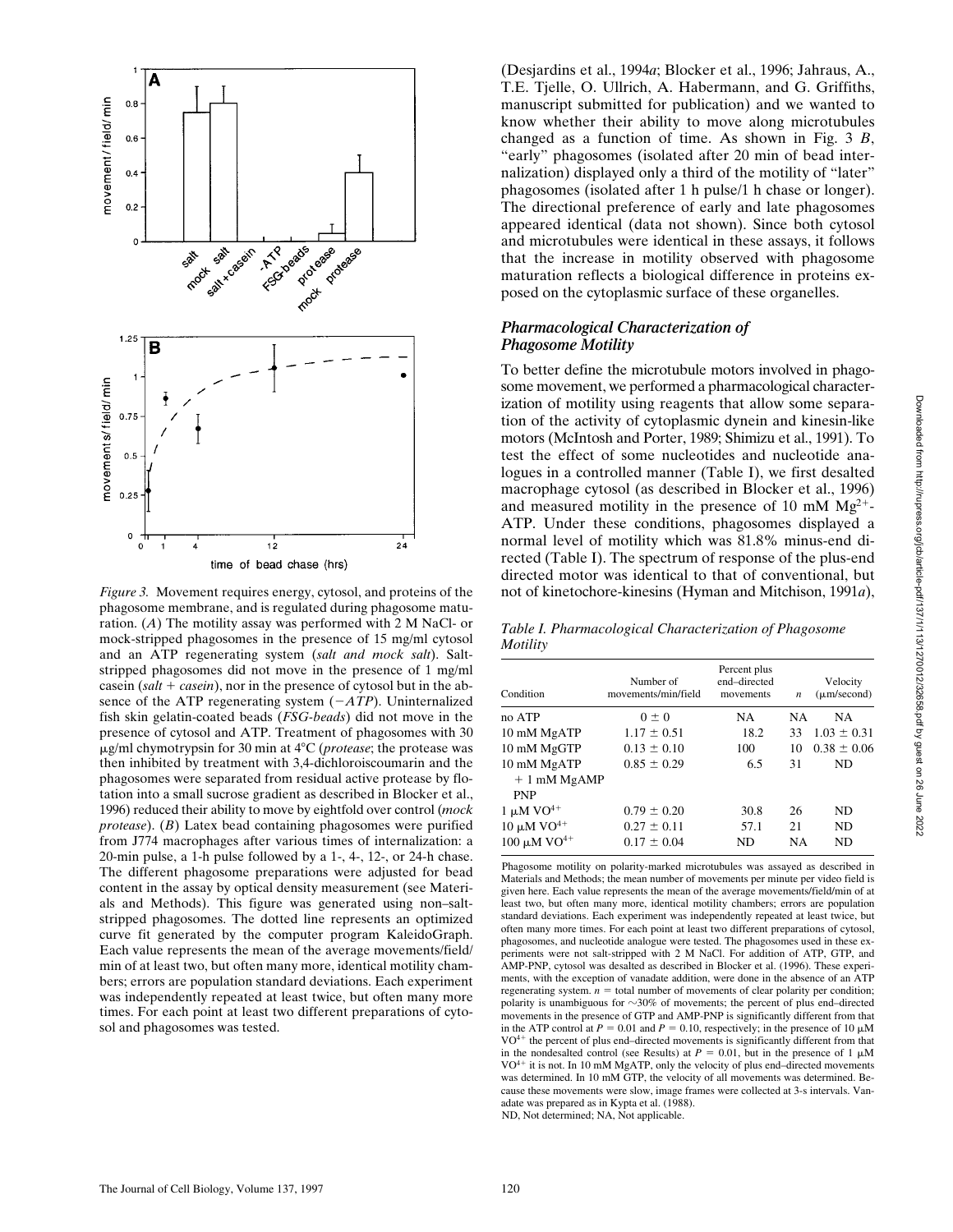because AMP-PNP reduced plus end–directed movements and GTP increased them while decreasing their speed. The minus-end directed motor activity was essentially unaffected by AMP-PNP but inhibited by GTP and vanadate above 1  $\mu$ M, as expected for dyneins (Gibbons et al., 1978; Lye et al., 1987). Taken together these results are consistent with the notion that bidirectional phagosome movement along microtubules is mediated by motors with properties of cytoplasmic dynein and conventional kinesin.

#### *Cytoplasmic Dynein, Dynactin, and Kinesin Localize to Phagosomes In Vivo*

At least three non-isogenic forms of cytoplasmic dynein have been recently identified in various systems (Tanaka et al., 1995; Vaisberg et al., 1996) and several nonkinetochore kinesin-related proteins are known to co-exist within the same cell type (reviewed in Hirokawa, 1996). We therefore wished to determine which member(s) of the kinesin and dynein families were in fact present on this organelle in vivo. Immunoblot analysis on purified phagosomes indicated that some, but not all, subunits of conventional dynein, dynactin, and kinesin could be detected (Blocker, 1995). Since all three proteins are peripherally associated with membranes, we reasoned that they might be partially lost from phagosomes during purification. We therefore decided to examine the association of these proteins with phagosomes in a more in vivo context, by performing immunoelectron microscopy on cells that had internalized latex beads. The antibody 440.4 raised against conventional chicken dynein heavy chain (CD1; however, it is not yet clear whether this antibody also recognizes the other cytoplasmic dynein heavy chains, Vaisberg, E., personal communication) labeled the cytoplasm as well as membrane organelles, in particular phagosomes, in HD11 chicken macrophages (Fig. 4 *A*). A subunit of the dynactin complex, p150*Glued*, showed a very similar distribution (Fig. 4 *B* and Burkhardt, J.K., A. Habermann, G. Griffiths, and T.A. Schroer, manuscript in preparation). The monoclonal antibody H1, against bovine kinesin heavy chain, was tested on NRK cells. Kinesin was found on all endocytic organelles including phagosomes (Fig. 4 *C*), although it was more abundant on other organelles (Blocker, A., A. Habermann, and G. Griffiths, in preparation). Although it was not possible to estimate from this data the approximate number of such molecules present per phagosome (antibody labeling efficiencies using this method are very difficult to estimate), the relative quantitative distribution of these factors on phagosomes and other organelles will be published elsewhere. The key point for the present study is that cytoplasmic dynein (mostly likely CD1), dynactin, and conventional kinesin localize to phagosomes in vivo.

## *Minus End–directed Phagosome Movement Is Mediated by Cytoplasmic Dynein*

The previous results suggested that the motility of phago-

*Figure 4.* Subunits of cytoplasmic dynein, the dynactin complex, and kinesin are found on phagosomes. HD-11 chicken macrophages (*A* and *B*) or NRK cells (*C*) were pulsed and chased with 1  $\mu$ m diameter latex beads for 1 h and then processed for cryosectioning and immunoelectron microscopy. Immunolocalization on



phagosomes of (*A*) cytoplasmic dynein heavy chain, using the 440.4 monoclonal antibody; (*B*) the dynactin subunit p150*Glued*, using the 150.1 monoclonal antibody; and (*C*) kinesin heavy chain using the H1 monoclonal antibody. Note the labeling (*arrowheads*) on the limiting membrane of latex-bead containing phagosomes. Bar,  $0.25 \mu m$ .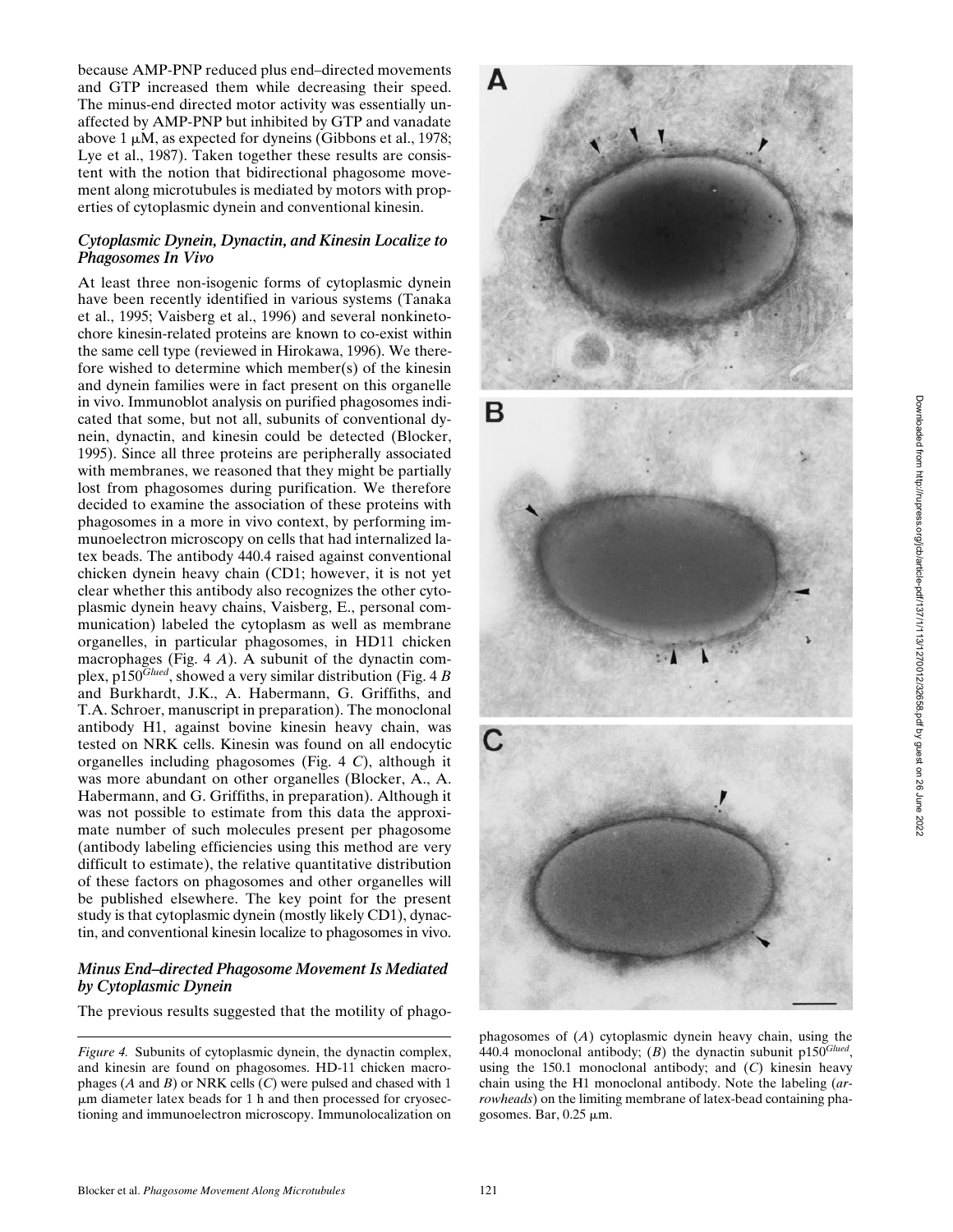somes is driven by cytoplasmic dynein (CD1; see Vaisberg et al., 1996), dynactin, and conventional kinesin. To verify this hypothesis, we used immunological reagents specific for these different proteins to determine whether each was functionally involved in mediating phagosome motility in our in vitro assay. Immunodepletion of cytoplasmic dynein was performed using the monoclonal antibody 70.1 against the conventional cytoplasmic dynein 74-kD intermediate chain (however, it is still unclear whether cytoplasmic dynein heavy chains share associated subunits, Vaisberg, E., personal communication). Performing two rounds of immunodepletion removed  $\sim 80\%$  of the original dynein heavy chain (Fig. 5 *A*). Removal of dynein reduced phagosome motility significantly as compared to a mock-depleted control. Minus end–directed motility was reduced from 70– 25% while plus-end movement was not affected (Fig. 6 *A*). We estimated the amount of dynein present in cytosol to be 2 nM by quantitative immunoblotting using purified bovine dynein as a standard. Motility of dynein depletedcytosol could be fully restored by addition of 25 nM purified bovine brain dynein (Figs. 5 *B* and 6 *A*; this was the



*Figure 5.* (*A*) (*Left*) J774 cytosol was immunodepleted of cytoplasmic dynein with the dynein intermediate chain monoclonal antibody 70.1 (*70.1*), and mock depleted with an anti-chondritin sulphate antibody (*control*); the blot was probed with a polyclonal anti-cytoplasmic dynein heavy chain (*DHC*). The blot was also probed with 150B, an antibody to p150*Glued* of dynactin (*below*). (*Right*) Macrophage cytosol was depleted of dynactin complex with the Arp1 monoclonal antibody 45A (*45A*), and mock depleted with P5D4 (*control*); the blot was probed with 150B. The blot was reprobed with anti-DHC (*below*). (*B*) Pure bovine brain cytoplasmic dynein (*dynein*), dynactin (*dynactin*), and J774 macrophage ATP release (*ATP release*) were run on a 6–15% gradient gel and stained with Coomassie blue. (*C*) Phagosomes were purified from HD11 chicken monocyte after different chase periods within cells: 20 min pulse, no chase and 1 h pulse followed by a 4- or 12-h chase. The fractions were normalized for bead content, blotted along side cytosol (*Cyt*) and a crude membrane fraction (*Memb*) from HD11 monocytes, at the same protein concentration, and probed with 160.9.1, a monoclonal antibody against chicken kinectin.



minus-end directed motility  $\blacksquare$  $\Box$ total motility

*Figure 6.* Phagosome motility requires cytoplasmic dynein and dynactin complex. (*A*) Phagosome motility driven by cytosol subjected to two rounds of immunodepletion with the anti-cytoplasmic dynein intermediate chain monoclonal antibody 70.1 (*70.1*) or mock adsorbed with an isotype-matched monoclonal antibody (anti-chondroitin sulfate; *control*). Bar  $70.1 + DE$  shows the activity of dynein-depleted cytosol to which 25 nM bovine brain dynein was added. (*B*) Cytosol was immunodepleted of dynactin by two rounds of adsorption with the anti-Arp1 of dynactin monoclonal antibody 45A (*45A*) or mock depleted with an isotypematched control monoclonal antibody (P5D4; *control*) and then assayed for motility. The bar labeled  $45A+DA$  shows the activity of dynactin-depleted cytosol to which 25 nM dynactin was added. *n* is the total number of movements of clear polarity scored for each condition. The percents of plus end–directed movements observed in dynein and dynactin depleted cytosols are significantly different from those seen in the control depleted cytosols at  $P = 0.01$  and  $P = 0.10$ , respectively. Black bars correspond to the percent of minus end–directed movements; white bars correspond to the percent of plus end–directed movements; and gray bars represent total motility. Each value represents the mean of the average movements/field/min of at least two, but often many more identical motility chambers; errors are population standard deviations. Each experiment was independently repeated at least twice, but often many more times. For each point at least two different preparations of cytosol, phagosomes, and purified protein or ATP release were tested.

lowest concentration that supported microtubule gliding, see Materials and Methods). Thus, cytoplasmic dynein (most likely CD1) is the motor for minus end–directed movement of phagosomes along microtubules.

#### *Dynein-mediated Movement Requires Dynactin and at Least One Other Dynactin-regulating Component (Activator X)*

To investigate cytoplasmic dynein function in more detail, we immunodepleted dynactin complex from cytosol using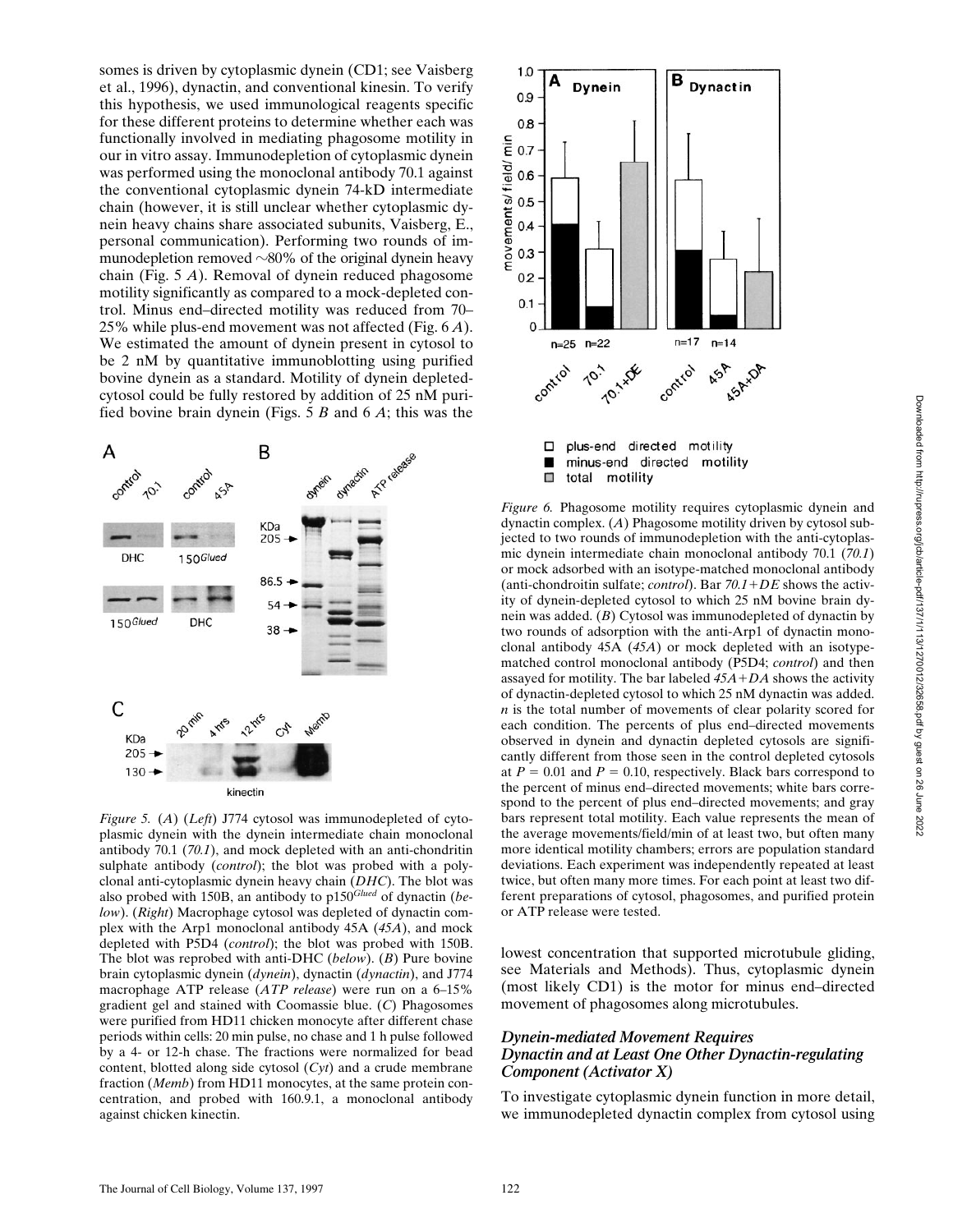

*Figure 7.* Dynactin activity requires at least Activator X, which may be a dynactinassociated kinase. All assay samples, with the exception of bar *17* (mock-depleted cytosol; *control*), contained dynactin-depleted cytosol prepared as in Fig. 6. (*A*) Effect of different concentrations of ATP release on dynactindependent motility. Dynactin-depleted cytosol was reconstituted with different concentrations of macrophage ATP release  $(0.4 \text{ mg}, 4 \mu \text{g}, \text{or})$ 0.8 mg/ml) and assayed for motility. The sample containing 0.8 mg/ml ATP release also contained 25 nM bovine brain dynactin. (*B*) Removal of the "dynactin-activating" activity from ATP release by immunoadsorption of dynactin. ATP release samples were immunoadsorbed with monoclonal antibody 45A (*dynactin depleted ATP release*) or mock-adsorbed with a control monoclonal antibody (*control depleted ATP release*), then tested for ability

to restore activity to dynactin-depleted cytosol in combination with exogenous bovine brain dynactin  $(\pm dynactin)$ . A high salt eluate of the 45A immunoadsorbent (*ATP release dynactin eluate*; 1.5 μg/ml), control immunoadsorbent (*ATP release control eluate*; 1.5 μg/ml), or the eluate of 45A immunoadsorbent from the original depletion of cytosol (*cytosol dynactin eluate*; 20 μg/ml) were also tested for activity. Bar 5 represents the same data as in bar *1* for comparison. Values for bars 9 and 10 are significantly different at  $P = 0.05$ . (C) Effect of the general protein kinase inhibitor, staurosporine, on the dynactin-activating activity of the ATP release. 50 nM staurosporine was added to dynactin-depleted cytosol immediately before addition of bovine dynactin and ATP release or to mock-depleted cytosol (*control;* motility is similar to control cytosol alone, compare with Fig. 6 *B*; and was also unaffected by addition of DMSO alone, not shown). Bar *13* illustrates the same data as in bars *1* and *5*; bar *14* illustrates the same data as bar *3*; and bar *15* illustrates the same data as bar *6*; these three values are included for comparison. Each value in this figure represents the mean of the average movements/field/min of at least two, but often many more, identical motility chambers; errors are population standard deviations. Each experiment was independently repeated at least twice, but often many more times. For each point at least two different preparations of cytosol, phagosomes, and purified protein or ATP release were tested.

45A, a monoclonal antibody against its most abundant subunit, the actin-related protein Arp1. Blotting with 150B, a monoclonal antibody against the dynactin subunit p150*Glued*, verified that this procedure removed 95% of the complex (Fig. 5 *A*). It should be noted that nearly quantitative removal of dynactin from cytosol did not detectably reduce the amount of dynein heavy chain (Fig. 5 *A*). Immunodepletion of dynactin complex inhibited minus-end directed motility almost completely while leaving plus end– directed motility unaffected (Fig. 6 *B*). Using quantitative immunoblotting, we estimated the concentration of dynactin in 30 mg/ml cytosol to be  $\sim$ 2 nM, similar to that of dynein. Thus, in the most dilute cytosol that supports normal levels of phagosome movement (15 mg/ml), endogenous dynactin is present at a concentration of  $\sim$ 1 nM. Surprisingly, motility could not be restored by addition of chick brain dynactin at 5 nM (the highest concentration available; not shown) or by bovine brain dynactin at concentrations between 2.5 and 25 nM (Fig. 6 *B*), or even as high as 250 nM. This suggested that an additional component of cytosol, that was immunodepleted in conjunction with dynactin, was necessary for motility.

To test this hypothesis, we determined whether dynactin-enriched fractions taken from different steps of the purification could restore phagosome motility to dynactindepleted cytosol. A partially purified mixture of dynactin and cytoplasmic dynein did not restore motility (the 20S sucrose gradient pool, see Schroer and Sheetz, 1991; data not shown). However, phagosome motility could be fully restored by macrophage microtubule "ATP release" (prepared as in Blocker et al., 1996; Fig. 7 *A*). This fraction is enriched in microtubule-binding proteins that dissociate from microtubules in the presence of ATP and contains a number of abundant, defined polypeptides (including dynein and dynactin), as well as many other minor, unidentified proteins (its composition is shown in Fig. 5 *B*). Dynactin represents  $\sim$ 5% of the total protein in this fraction, as estimated by quantitative immunoblotting. That a crude,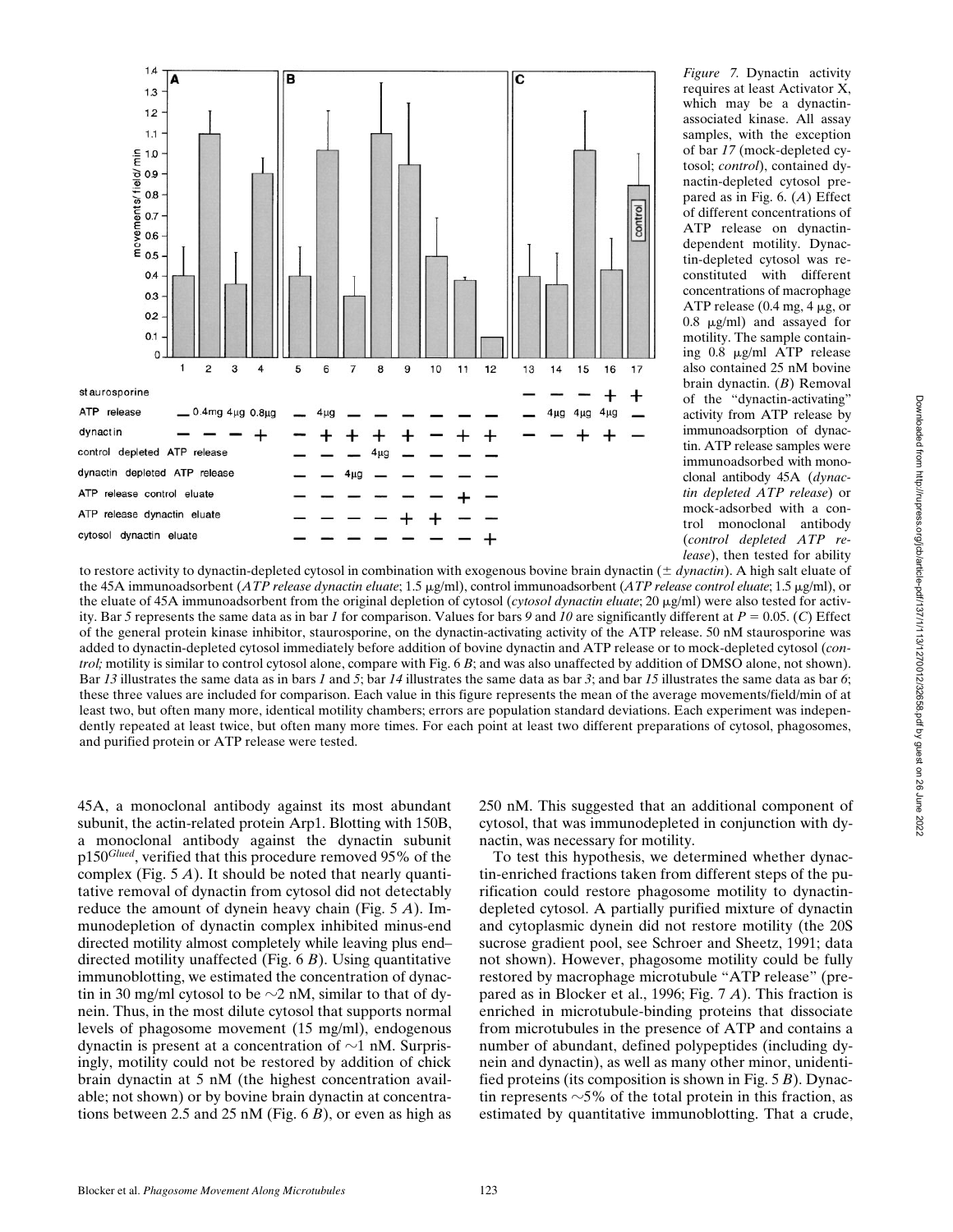ATP release fraction, but not partially or highly purified dynactin could restore activity to dynactin-depleted cytosol suggested that ATP release contained an additional "dynactin-activating" component necessary for dyneinmediated vesicle motility.

To verify this, and exclude that the hypothetical dynactin-activating component of macrophage ATP release was simply "activated" dynactin, we diluted ATP release to a concentration at which endogenous dynactin was present in amounts below the 1 nM normally required for dyneinbased motility in our assay  $(4 \mu g/ml$  ATP release provides 0.2 nM dynactin). As expected, at this concentration the ATP release did not restore activity to dynactin-depleted cytosol. However, further addition of 25 nM bovine brain dynactin fully restored activity to the sample (Fig. 7 *A*). Moreover, we found that ATP release could be diluted to concentrations as low as  $0.8 \mu g/ml$  and still restore activity to dynactin-depleted cytosol in the presence of exogenously added dynactin (Fig. 7 *A*). These data strongly support the notion that the ATP release contains at least one other factor, which we term Activator X, that is required for minus-end directed phagosome motility driven by dynein and dynactin.

#### *Activator X May be a Dynactin-associated Kinase*

That exogenously added bovine dynactin by itself could not restore activity to dynactin-depleted cytosol suggested that Activator X might be immunoprecipitated along with dynactin by the 45A monoclonal antibody. To explore this possibility further, we took advantage of the fact that ATP release contains both dynactin and the putative Activator X. ATP release was immunodepleted of dynactin using the 45A monoclonal antibody or mock-depleted and tested for its ability to restore motility to dynactin-depleted cytosol in the presence of bovine dynactin (Fig. 7 *B*). Dynactin-depleted ATP release was unable to restore motility to dynactin-depleted cytosol containing bovine dynactin, whereas control-depleted ATP release continued to function normally (Fig. 7 *B*, compare bars *7* and *8*). This was similar to our initial findings with cytosol and supported the hypothesis that Activator X interacted with dynactin such that it could be co-precipitated with dynactin by the 45A antibody.

As a further test of our hypothesis we attempted to elute Activator X from the immunoadsorbent. Control and 45A antibody beads were washed with 1 M NaCl and the eluates desalted and concentrated. The salt eluates were then tested for the ability to restore motility to dynactindepleted cytosol containing exogenously added bovine dynactin. Fig. 7 *B* shows that the eluate of the 45A antibody beads (bar *9*) fully restored motility to dynactin-depleted cytosol in the presence of bovine dynactin (but not in its absence, bar *10*), whereas the eluate from the control immunoadsorbent did not (bar *11*). However, we were unable to restore motility to dynactin-depleted cytosol with a similar eluate from 45A beads that had been adsorbed with cytosol (Fig. 7 *B*, bar *12*). We found that the recovery of X activity from the 45A immunoadsorbent incubated with ATP release was very low, at best 5% (in terms of the volume of ATP release and concentrated eluate that had to be added to obtain half-maximal motility) of the initial activity in the ATP release. The poor recovery was most likely due to incomplete elution of X activity from the beads or inactivation of X by high salt and the desalting/ concentration process. As ATP release is 100-fold enriched for dynactin (and presumably also Activator X) relative to cytosol (based on quantitative immunoblotting; not shown), it is likely that we were unable to recover enough cytosolic X to activate dynactin. We were also unable to identify any specifically enriched polypeptides on silver-stained gels of eluates of 45A immunoadsorbent exposed to ATP release (not shown). Nevertheless, these data strongly suggest that Activator X is associated with dynactin in both cytosol and ATP release.

Our initial observation that Activator X activity could be detected in ATP release at very low concentrations (Fig. 7 *A*) suggested that X was acting on dynactin catalytically, in contrast to dynactin which is believed to act stochiometrically with dynein. If Activator X is an enzyme, what might it be? Data are available suggesting that dynactin subunits and in particular p150*Glued* are phosphorylated (Schafer et al., 1994; Farshori, P., and E.L.F. Holzbaur. 1994. *Mol. Biol. Cell.* 5:287a). For this reason we sought to determine whether Activator X was a protein kinase using the general protein kinase inhibitor staurosporine. This particular inhibitor was chosen because, unlike most other kinase inhibitors, it is not an ATP analogue that must be used at mM concentrations and therefore might inhibit the activity of microtubule motor proteins. Rather, staurosporine effectively inhibits protein kinase activity when used in the nM range. When added directly to the assay, 50 nM staurosporine completely blocked the ability of ATP release to restore motility to dynactin-depleted cytosol in the presence of bovine dynactin, whereas it did not effect the motility of control-depleted cytosol (Fig. 7 *C*). However, in preliminary experiments, we were unable to demonstrate any specific, direct phosphorylation of bovine dynactin by ATP release or eluates of 45A immunoadsorbent exposed to ATP release nor any motility of purified phagosomes in 1 mg/ml casein in the presence of only bovine dynein, dynactin, and macrophage ATP release (not shown). These negative results could indicate that Activator X is acting indirectly via yet a further cytosolic component(s). Nevertheless, the simplest interpretation of these data is that ATP release contains a kinase or a kinase-activating factor essential for vesicle motility mediated by dynein and dynactin and that its substrate(s) is already phosphorylated in normal cytosol.

## *Plus-end Directed Movement Requires Kinesin*

Although phagosomes moved predominantly in the minus-end direction, we observed a significant number of movements ( $\sim$ 30%) toward the plus-end of microtubules. Our immunolocalization data (Fig. 4 *C*) indicated that conventional kinesin was present on the phagosome surface, suggesting that it was serving as the plus-end motor. To explore this question further, we used the mouse monoclonal antibody against sea urchin kinesin heavy chain, SUK4, which is known to inhibit the kinesin ATPase (Ingold et al., 1988). When SUK4 IgG was added at  $100 \mu g/ml$ to the assay, bidirectional motility was nearly completely inhibited whereas addition of control IgG had no effect; 10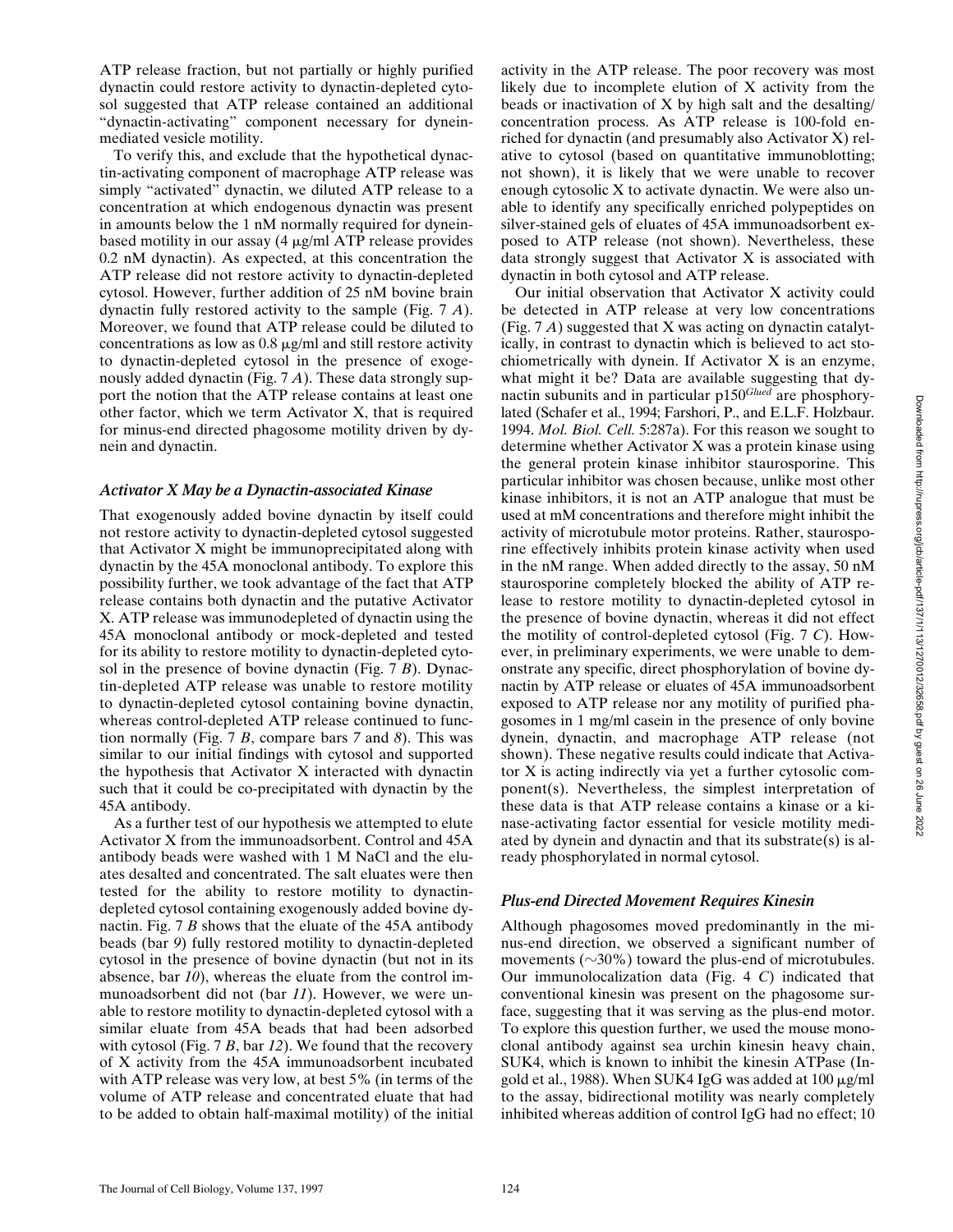

*Figure 8.* Phagosome motility requires kinesin and kinectin. (*A*) Effects of kinesin antibodies on phagosome motility. The function-blocking kinesin antibody, SUK4, was tested for its effects on phagosome motility when added directly to the assay at two different concentrations (100  $\mu$ g/ml, *SUK4 IgG 100* and 10  $\mu$ g/ml, *SUK4 IgG 10*). Bar *control IgG 100* shows the effect on motility of 100 mg/ml control isotype-matched IgG (P5D4). (*B*) Effects of kinectin peptides on phagosomes motility.  $10 \mu M$  chicken kinectin fragments corresponding to amino acids 295-612 (*aa 295-612*), 568-943 (*aa 568-943*), and 924-1321 (*aa 924-1321*) were added directly to the phagosome motility assay. For both *A* and *B*, each value represents the mean of the average movements/field/min of at least two, but often many more, identical motility chambers; errors are population standard deviations. Each experiment was independently repeated at least twice, but often many more times. For each experiment at least two different preparations of cytosol and phagosomes were tested. Only one preparation of purified IgGs or protein fragments were tested.

mg/ml SUK4 had little effect (Fig. 8 *A*). However, when we depleted 95% of kinesin heavy chain using the SUK4 antibody, we saw no significant decrease in minus-end directed motility but a 51% decrease in plus-end directed motility ( $n = 21$ , statistically significant at  $P = 0.01$ ). These results strongly suggest that plus end–directed phagosome movement is driven by kinesin.

## *Kinectin Function Is Required for Phagosome Motility*

As kinesin appeared to be the motor involved in plus end–directed phagosome motility, we wanted to know whether kinectin was (part of) the phagosome membrane receptor for this motor. Kinectin, as a doublet of 120–160-kD

bands, was found on phagosomes (purified from the HD11 chicken monocyte cell line) by immunoblot using the mouse monoclonal anti-chicken kinectin antibody 160.9.1 (Fig.  $5$  C). The smaller isoform is believed to lack the NH<sub>2</sub>-terminal lumenal and transmembrane domains, as a result of either alternative splicing or proteolysis (Yu, H., and M. Sheetz, personal communication). As phagosome motility increases with maturation time (Fig. 3), we have determined the abundance of kinectin on phagosome membranes as a function of time (Fig. 5 *C*). Although kinectin was not enriched on phagosomes relative to total cellular membranes, at the oldest phagosome time point it showed a 7.5 enrichment over cytosol suggesting that it is an endogenous, if poorly abundant, protein of the phagosome membrane (Fig. 5 *C*). Moreover, the protein showed a 10 fold increase on phagosomes with time (from a 20-min pulse, no chase to a 1-h pulse followed by 12-h chase).

We next sought to determine whether kinectin was participating functionally in phagosome motility. A kinectin function-blocking antibody was available which inhibits motility of a microsome preparation along microtubules in vitro (Kumar et al., 1995) and adversely affects Golgi function and transport through the secretory pathway in cells (Yu, H., J. Kumar, V.S. De Serrano, W. Chan, J. Heringa, A. Shendarov, W.J. Strittmatter, and M.P. Sheetz, manuscript submitted for publication). However, this antibody is specific for chicken kinectin and could not be used in our assay derived from mouse cells. Instead, we determined whether protein fragments derived from a region within chicken kinectin's cytoplasmic coiled-coil domain would interfere with movement. Two of these peptides (amino acids 295-612 and 568-943 of chicken kinectin) prevent dynein and kinesin binding to membranes and bidirectional motility of crude membrane preparations along microtubules in vitro, whereas a third peptide has little effect in that assay (Yu, H., J. Kumar, V.S. De Serrano, W. Chan, J. Heringa, A. Shendarov, W.J. Strittmatter, and M.P. Sheetz, manuscript submitted for publication). The function-blocking antibody has been shown to bind to the region covered by peptide 568-943, which has therefore been postulated to be the motor-binding domain (Yu, H., J. Kumar, V.S. De Serrano, W. Chan, J. Heringa, A. Shendarov, W.J. Strittmatter, and M.P. Sheetz, manuscript submitted for publication).

The two bacterially produced and purified protein fragments of 30 kD which inhibited the assay of Yu and coworkers were added to our motility assay. Both peptides strongly inhibited phagosome motility in both plus and minus end directions (Fig. 8 *B*). Another kinectin-derived peptide of similar size, but from a different part of the coiled-coil region (amino acids 924-1321) had no effect. Peptide 568-943 appeared to be a more potent inhibitor: it was active at 5 and 10  $\mu$ M but not at 2  $\mu$ M, while peptide 295-612 was only active at 10  $\mu$ M (data not shown). In summary, our data argue that kinectin plays an important role in the interaction of phagosomes with the microtubule motor machinery.

# *Discussion*

We have reconstituted the motility of phagosomes, a specialized type of endocytic organelle, along microtubules in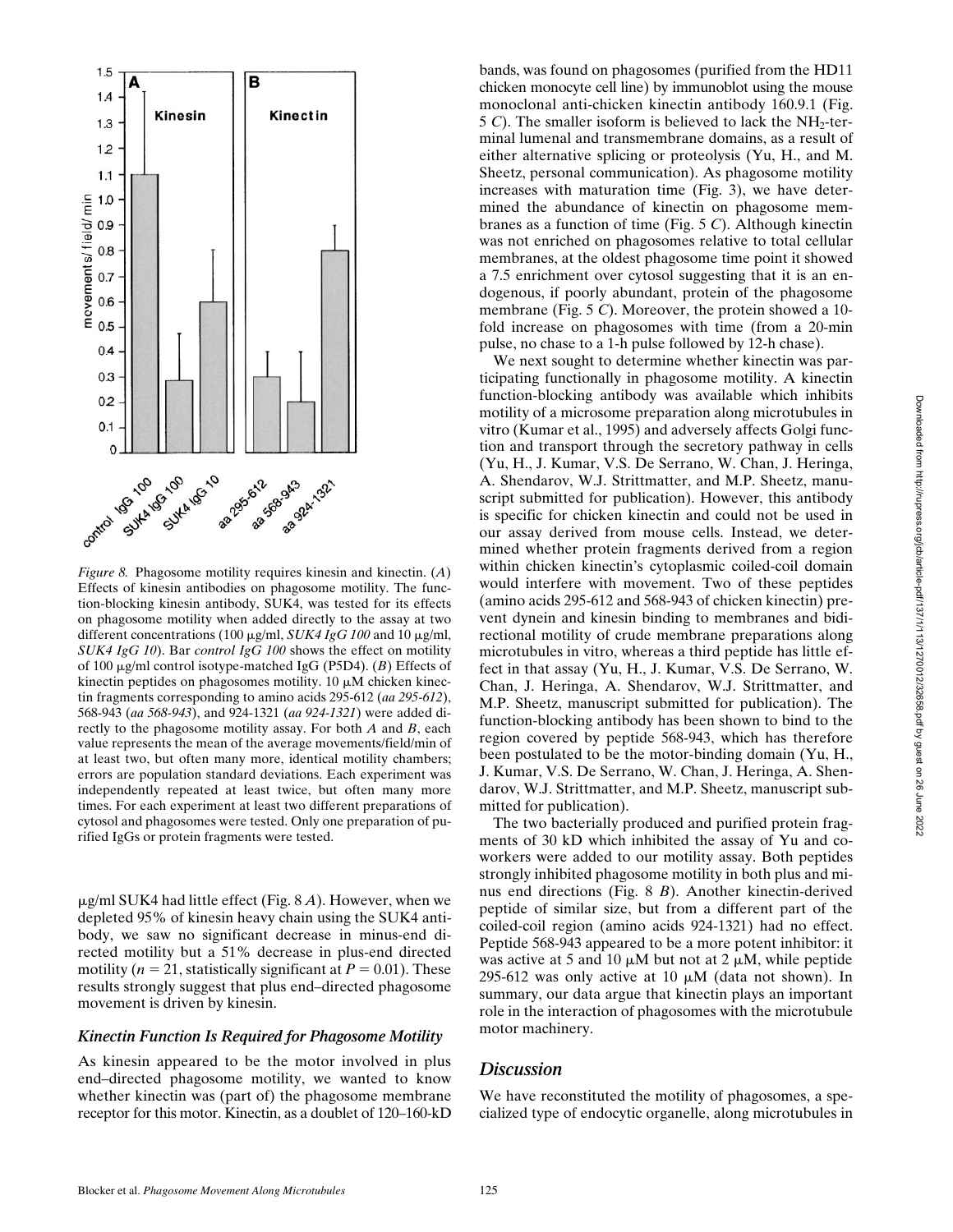vitro. The bidirectional movement of phagosomes along microtubules that we observed in vitro displays similar characteristics to the microtubule-dependent phagosome motility we saw in intact cells, in terms of speed and relative directionalities. Using the in vitro assay we showed that phagosome movement along microtubules minimally requires the presence of cytoplasmic dynein (probably CD1), dynactin complex, a dynactin-associated activity which may be a protein kinase, kinesin, and kinectin.

Phagosomes move bidirectionally but predominantly towards the minus-end of microtubules. Our pharmacological characterization and immunodepletion/re-addition experiments indicate that the major phagosome microtubule motor is most likely to be conventional cytoplasmic dynein. However, at this point, we cannot exclude that the monoclonal antibodies against CD1 that we used in this work also recognize the other cytoplasmic dyneins expressed at lower levels in mammalian cells. The pharmacological data further argue that conventional kinesin is the motor for plus-end directed phagosome motility along microtubules. Moreover, immunodepletion of 95% of kinesin with the SUK4 monoclonal antibody reduced plus-end directed motility by 50% while leaving minus-end motility unaffected. We believe that immunodepletion of the great majority of kinesin and cytoplasmic dynein did not totally abolish minus or plus-end directed motility simply because these motors are in vast excess in cytosol. However, we cannot exclude that they were partially replaced functionally by other cytoplasmic dyneins and kinesin-related proteins whose activities may be somewhat redundant in vivo. In particular, should the reagents we used against CD1 turn out to recognize the minor dynein forms as well, it would remain to be investigated whether CD2 and CD3 perhaps share with CD1 this particular localization/function or are uniquely responsible for it.

In contrast to our immunodepletion results, addition of purified SUK4 IgG to the assay inhibited bidirectional motility. However, this large molecule binds the motor domain of kinesin and could prevent dynein function by steric hindrance provided dynein and kinesin bind closely adjacent sites on the phagosome membrane. Inhibition of bidirectional vesicle motility along microtubules was also observed upon addition of a dynactin or kinesin antibody to extruded squid axoplasm (Waterman-Storer et al., 1994; Brady et al., 1990), whereas selective immunodepletion of either of these proteins results in inhibition of only dynein or kinesin-mediated motility.

That cytoplasmic dynein and kinesin act as motors for phagosome motility along microtubules in vitro agrees with our immunolocalization results showing these molecules on phagosomes in vivo. These data are also consistent with the work of Hollenbeck and Swanson (1990) who found that kinesin drives radial extension of tubular lysosomes in macrophages and with the work of Bomsel et al. (1990) and Aniento et al. (1993), showing that dynein and kinesin are required for microtubule-stimulated fusion of endocytic carrier vesicles with late endosomes in vitro. Our results directly show that phagosomes display bidirectional motility along microtubules. Since phagosomes display in vivo-motility properties similar to those reported for endosomes and lysosomes (Heuser, 1989; Parton et al., 1991; Lin and Collins, 1992), it appears that most endocytic

organelles are capable of regulated bidirectional movement along microtubules. A physiological role for plus-end directed movement has recently been demonstrated for lysosomes involved in *Trypanosoma cruzi* entry into cells (Rodriguez et al., 1996).

The data presented here, and previously (Schroer et al., 1985; Vale et al., 1985*a*; Burkhardt et al., 1993), argue that motors require proteinaceous receptor(s) within the organelle membrane to move vesicles along microtubules. One of the required membrane proteins is kinectin, as bidirectional phagosome movement was nearly completely inhibited by kinectin peptides that have been shown to inhibit kinesin/dynein-dependent microtubule motility of chick brain microsomes (Yu, H., J. Kumar, V.S. De Serrano, W. Chan, J. Heringa, A. Shendarov, W.J. Strittmatter, and M.P. Sheetz, manuscript submitted for publication). It is not clear why both of these peptides, which share little overlap, have inhibitory effect in the same concentration range in both our assay and that of Yu and coworkers. The latter have speculated that motors bind to kinectin via relatively long range but weak interactions rather than by high affinity interaction with a small number of amino acids. Our data also show that kinectin is on phagosomes in vivo, providing the first evidence that this protein participates in the motility of an organelle other than the endoplasmic reticulum.

The activity or presence of these motor receptor(s) is regulated on the phagosome surface, as "early" phagosomes are three times less likely to move along microtubules than "late" phagosomes. We also found that phagosomes retain the capacity for movement in vivo, even after many hours in the cell (Fig. 1) and similar findings have been reported for late endosomes (Swanson et al., 1987; Heuser, 1989; Hollenbeck and Swanson, 1990; Knapp and Swanson, 1990). The time-dependent increase in phagosome motility may be explained, at least in part, by the progressive accumulation of kinectin on maturing phagosomes, perhaps leading to increased recruitment of soluble motility factors.

Our data further support the notion that kinectin is a membrane receptor for kinesin. However, they provide no further evidence either for or against the dual motor receptor hypothesis (Sheetz and Yu, 1996). Indeed, the use of antibodies against kinectin, as well as kinectin peptides, both of which inhibit motility bidirectionally, suffers from the likelihood of steric hindrance of dynein activity (which we observed using the anti-kinesin antibody SUK4). Either a single, dual motor receptor or two, tightly linked motor receptors would most simply explain both the coordinate regulation of plus and minus end–directed motility observed by Hamm-Alvarez et al. (1993), and the parallel increase in frequency of minus and plus end–directed movement that we measured during phagosome maturation (not shown). Nevertheless, the mode of membrane association of cytoplasmic dynein remains to be established. It has been proposed that dynactin acts as a "receptor" for cytoplasmic dynein (Vaughan and Vallee, 1995). How this might occur is not clear as these complexes are largely soluble. In addition, although the interaction of dynein and dynactin has been demonstrated through in vitro (Vaughan and Vallee, 1995; Karki and Holzbaur, 1995) and genetic studies (reviewed in Schroer, 1996), we and others did not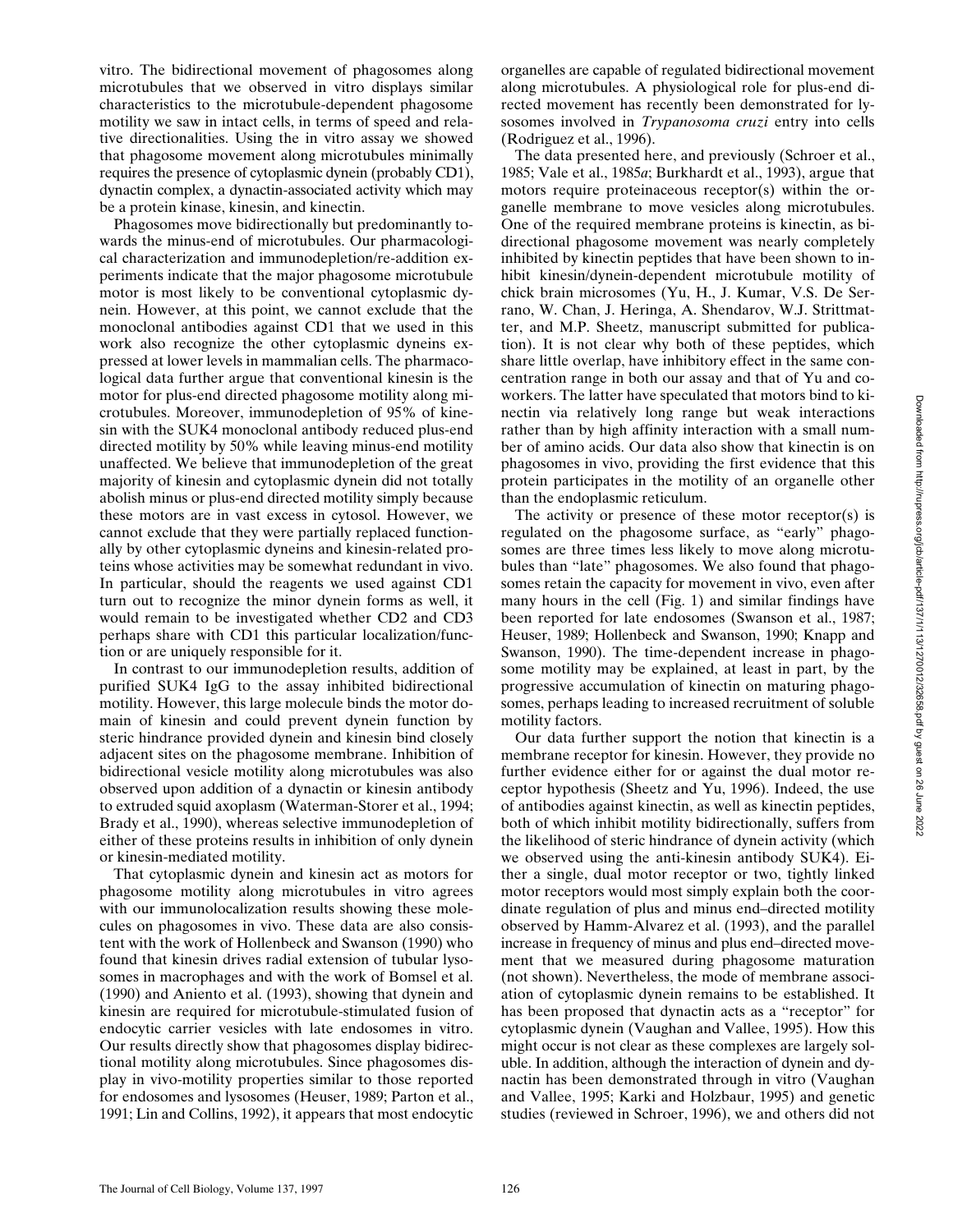find dynein and dynactin stochiometrically associated in cytosol (Steuer, E., and M. Sheetz, unpublished results; Gill et al., 1991; Waterman-Storer et al., 1996). The possibility that dynein and dynactin form a complex at the surface of organelles has not been investigated. The question remains: how are dynein and dynactin recruited to the membrane?

Once on the organelle, how dynactin activates cytoplasmic dynein for vesicle motility is also not understood. In investigating this further, we found that immunodepletion of dynactin inhibits only minus-end directed motility as predicted from its discovery as an activator of dyneinmediated vesicle motility in vitro (Schroer and Sheetz, 1991). We found however that to activate dynein, dynactin required a putative protein kinase (Activator X), since purified dynactin could not restore motility to dynactindepleted cytosol unless we also added a highly diluted microtubule "ATP-release" fraction whose effect was inhibited by the general kinase inhibitor staurosporine. We also showed that Activator X was coprecipitated with dynactin from ATP release, suggesting why dynactin-depleted cytosol is unable to activate purified dynactin (if one assumes that X is lost or inactived during the purification of bovine dynactin). It is possible that Activator X is the previously characterized Activator 2 (Schroer and Sheetz, 1991), although the latter was originally reported to stimulate both kinesin- and dynein-driven motility while Activator X seems to be required for minus end–directed motility only.

Although the precise identity as well as the direct substrate(s) of Activator X remain to be established, the notion of dynactin regulation by phosphorylation fits into a general pattern of regulation of motors by the same posttranslational modification. Indeed, phosphorylation has been shown to control motor-organelle binding (Lin et al., 1994; Niclas et al., 1996; Sato-Yoshitake et al., 1992; Leopold et al., 1992; Hollenbeck, 1993). It also regulates motor activity directly by modification of motor subunits (Dillman and Pfister, 1994; Allan, 1995; Hirokawa et al., 1991) or indirectly via modification of motor-associated polypeptides (McIlvain et al., 1994; Schroer et al., 1988; Haimo and Thaler, 1994).

More generally, phosphorylation appears to be a mechanism for physiological control of the direction (as in melanophores, see Rozdzial and Haimo, 1986) and frequency (Hamm-Alvarez et al., 1993) of organelle movement by external signals or by the cell cycle machinery (Allan and Vale, 1991). The experiments presented here and those of Burkhardt et al. (1993) show that regulation of movement frequency and polarity can also be autonomous to the membrane organelle. The use of purified organelles in these systems now allows investigation of polarity and frequency regulation at the level of the organelle membrane.

In theory, regulation of the motile activity of each organelle is all that is required for their steady-state localization within cells relative to the microtubule network. Yet, we and others (Rickard and Kreis, 1996) have identified nonmotor microtubule-associated proteins (MAPs) which are involved in creating a link between the organelle and the microtubule. It appears that such factors are not required for organelle motility along microtubules as the removal of the phagosome-microtubule linker from cytosol, along with other MAPs, actually stimulates motility threefold

(Blocker, 1995). In fact, these MAP-like linkers may actually be inhibitors of organelle motility. In support of this hypothesis, "young" phagosomes bind well to microtubules but move relatively poorly, while "older" phagosomes show opposite behaviors (Blocker et al., 1996; Fig. 3 *B*).

Detailed biochemical studies of how motility factors interact with/on the phagosome membrane along with biophysical studies including force measurements of phagosome-microtubule interactions (Askin et al., 1990; reviewed in Vale, 1994) and high precision tracking (Gelles et al., 1988; Wang et al., 1995) of phagosome movements should yield more direct information as to how frequency and polarity regulation (Vale et al., 1989, 1992) is achieved. The challenge for the future is to determine how the MAP-linker proteins coordinate with opposing motor proteins, their regulators, and microtubule dynamics (Rodionov et al., 1994; Desai and Mitchison, 1995) to determine organelle positioning and trafficking within cells.

We are particularly indebted to Mike Sheetz for inspiring discussions and unpublished reagents against kinectin protein and to Anja Habermann for outstanding technical assistance throughout this work. We thank Steve Gill for kindly providing the unpublished antibody 150B. We thank Heinz Horstmann for initial electron microscopy, Frédérique Briquet-Laugier for help in developing the movement analysis programme, Alan Sawyer for advice on antibodies, Angel Nebreda for a guided tour of "kinase country," and Jacomine Krinjse-Locker for minimizing the radiation exposure of A. Blocker's unborn child. We are grateful to George Bloom and Eugeni Vaisberg for generous gifts of antibodies and discussions of work in progress. Finally, we thank George Bloom, Mike Sheetz, Kai Simons, Gert Vriend, and two anonymous reviewers for considerably improving the manuscript.

This work was supported by a grant from the Human Frontiers Science Programme to J.K. Burkhardt, G. Griffiths, and T.A. Schroer. This article is dedicated to Zacharie Cazes, born November 12th 1996, who was such encouraging company for his mother during her spring and summer "late nights on the scope.'

Received for publication 22 July 1996 and in revised form 27 November 1996.

*Note added in proof*: Since this paper was submitted, two articles (Holleran, E.A., M.K. Tokito, S. Karki, E.L.F. Holzbaur. 1996. *J. Cell Biol.* 135: 1815–1829 and Muresan, V., C.P. Godek, T.S. Reese, and B.J. Schnapp. 1996. *J. Cell Biol.* 135:383–397) have been published that provide evidence suggesting that spectrin is a link between the Arp1 filament of dynactin and the organelle membrane.

#### *References*

- Allan, V.J. 1995. Protein phosphatase 1 regulates the cytoplasmic dynein-driven formation of endoplasmic reticulum networks in vitro. *J. Cell Biol.* 128:879–891.
- Allan, V.J. 1996. Role of motor proteins in organizing the endoplasmic reticulum and Golgi apparatus. *Semin. Cell Biol.* 7:335–342.
- Allan, V.J., and R.D. Vale. 1991. Cell cycle control of microtuble-based membrane transport and tubule formation in vitro. *J. Cell Biol.* 113:347–359.
- Aniento, F., N. Emans, G. Griffiths, and J. Gruenberg. 1993. Cytoplasmic dy-nein-dependent vesicular transport from early to late endosomes. *J. Cell Biol.* 123:1373–1387.
- Ashkin, A., K. Schütze, J.M. Dziedzic, U. Euteneuer, and M. Schliwa. 1990. Force generation of organelle transport measured in vivo by an infrared laser trap. *Nature (Lond.).* 348:346–348.
- Beug, H., A. von Kirchbach, G. Derlin, J.-F. Conscience, and T. Graf. 1979. Chicken hematopoietic cells transformed by seven strains of defective avian leukemia viruses display three distinctive phenotypes of differentiation. *Cell.* 18:375–390.
- Blocker, A. 1995. Analyse des interactions entre phagosomes et microtubules. Ph.D. thesis. University of Paris XI, Orsay, France.
- Blocker, A., F.F. Severin, A. Habermann, A.A. Hyman, G. Griffiths, and J.K. Burkhardt. 1996. MAP-dependent binding of phagosomes to microtubules. *J. Biol. Chem.* 271:3803–3811.
- Bloom, G., and S. Endow. 1994. Motor Proteins 1: kinesins. Vol. 1. P. Sheter-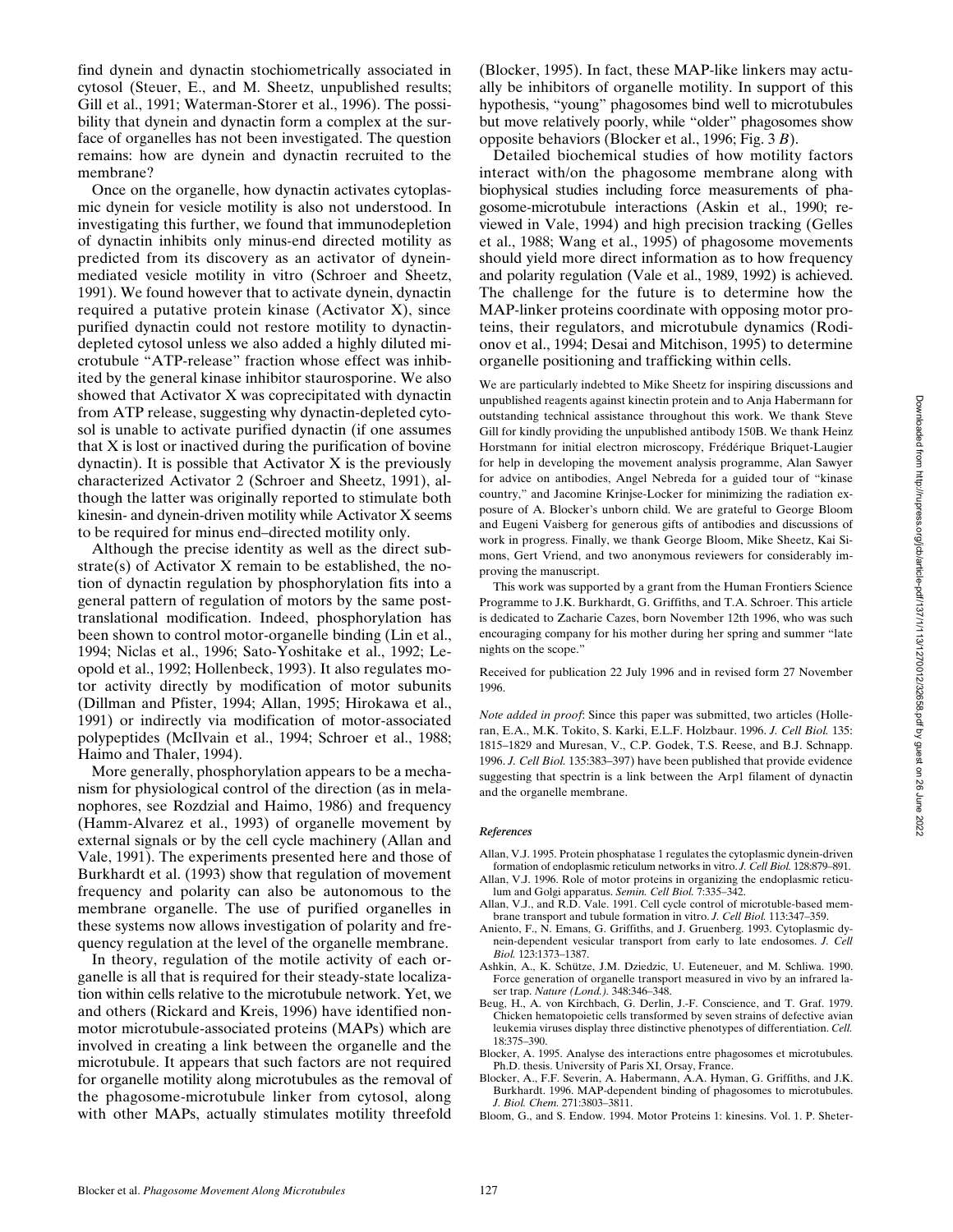- Bomsel, M., R. Parton, S.A. Kuznetsov, T.A. Schroer, and J. Gruenberg. 1990. Microtubule- and motor-dependent fusion in vitro between apical and basolateral endocytic vesicles from MDCK cells. *Cell.* 62:719–731.
- Brady, S.T. 1985. A novel brain ATPase with properties expected for the fast axonal transport motor. *Nature (Lond.).* 317:73–75.
- Brady, S.T., K.K. Pfister, and G.S. Bloom. 1990. A monoclonal antibody against kinesin inhibits both anterograde and retrograde fast axonal transport in squid axoplasm. *Proc. Natl. Acad. Sci. USA.* 87:1061–1065.
- Burkhardt, J.K., J.M. McIlvain, Jr., S. Hamm-Alvarez, Y. Argon, and M.P. Sheetz. 1993. Lytic granules from cytotoxic T cells exhibit kinesin-dependent motility on microtubules in vitro. *J. Cell Sci.* 104:151–162.
- Cassimeris, L.U., P. Wadsworth, and E.D. Salmon. 1986. Dynamics of microtubule depolymerization in monocytes. *J. Cell Biol.* 102:2023–2032.
- D'Arcy Hart, P., M.R. Young, M.M. Jorgan, W.J. Perkins, and M.J. Geisow. 1983. Chemical inhibitors of phagosome-lysosome fusion in cultured macrophages also inhibit saltatory lysosomal movements. *J. Exp. Med.* 158:477–492.
- Desai, A., and T.J. Mitchison. 1995. A new role of motor proteins as couplers to depolymerizing microtubules. *J. Cell Biol.* 128:1–4.
- Desjardins, M., L.A. Huber, R.G. Parton, and G. Griffiths. 1994*a.* Biogenesis of phagolysosomes proceeds through a sequential series of interactions with the endocytic apparatus. *J. Cell Biol.* 124:677–688.
- Desjardins, M., J.E. Celis, G. van Meer, H. Dieplinger, A. Jahraus, G. Griffiths, and L.A. Huber. 1994*b.* Molecular characterization of phagosomes. *J. Biol. Chem.* 269:32194–32200.
- Dillman, III, J.F., and K.K. Pfister. 1994. Differential phosphorylation *in vivo* of cytoplasmic dynein associated with anterogradely moving organelles. *J. Cell Biol.* 127:1671–1681.
- Echeverri, C.J., B.M. Paschal, K.T. Vaughan, and R. Vallee. 1996. Molecular characterisation of the 50-kD subunit of dynactin reveals function for the complex in chromosome alignment and spindle organization during mitosis. *J. Cell Biol.* 132:617–633.
- Feiguin, F., A. Ferreira, K.S. Kosik, and A. Caceres. 1994. Kinesin-mediated organelle translocation revealed by specific cellular manipulations. *J. Cell Biol.* 127:1021–1039.
- Fütterer, A., G. Kruppa, B. Krämer, H. Lemke, and M. Krönke. 1995. Molecular cloning and characterization of human kinectin. *Mol. Biol. Cell.* 6:161–170.
- Gelles, J., B.J. Schnapp, and M.P. Sheetz. 1988. Tracking kinesin-driven movements with nanometer-scale precision. *Nature (Lond.).* 331:450–453.
- Gibbons, I.R., M.P. Cosson, J.A. Evans, B.H. Gibbons, B. Houck, K.H. Martinson, W.S. Sale, and W.-J.Y. Tang. 1978. Potent inhibition of dynein andenosintriphophatase and of the motility of cilia and sperm flagella by vanadate. *Proc. Natl. Acad. Sci. USA.* 79:2220–2224.
- Gilbert, S.P., M.R. Webb, B. Martin, and K.A. Johnson. 1995. Pathway of processive ATP hydrolysis by kinesin. *Nature (Lond.).* 373:671–718.
- Gill, S.R., T.A. Schroer, I. Szilak, E.R. Steuer, M.P. Sheetz, and D.W. Cleveland. 1991. Dynactin, a conserved, ubiquitously expressed component of an activator of vesicle motility mediated by cytoplasmic dynein. *J. Cell Biol.* 115:1636–1650.
- Goldstein, I.S., J. Hoffstein, J. Gallin, and G. Weissmann. 1973. Mechanisms of lysosomal enzyme release from human leukocytes: microtubule assembly and membrane fusion induced by a component of complement. *Proc. Natl. Acad. Sci. USA.* 70:2916–2920.
- Griffiths, G. 1993. Fine Structure Immunocytochemistry. Springer Verlag, Heidelberg, Germany.
- Gruenberg, J., G. Griffiths, and K.E. Howell. 1989. Characterization of the early endosome and putative endocytic carrier vesicles in vivo and with an assay of vesicle function in vitro. *J. Cell Biol.* 108:1301–1316.
- Haimo, L.T., and C.D. Thaler. 1994. Regulation of organelle transport: lessons from color change in fish. *BioEssays.* 16:727–733.
- Hamm-Alvarez, S.F., P.Y. Kim, and M.P. Sheetz. 1993. Regulation of vesicle transport in CV-1 cells and extracts. *J. Cell. Sci.* 106:955–966.
- Heuser, J. 1989. Changes in lysosome shape and distribution correlated with changes in cytoplasmic pH. *J. Cell Biol.* 108:855–864.
- Hirokawa, N. 1996. Organelle transport along microtubules-the role of KIFs. *Trends. Cell Biol.* 6:135–140.
- Hirokawa, N., K.K. Pfister, H. Yorifugi, M.C. Wagner, S.T. Brady, and G.S. Bloom. 1989. Submolecular domains of bovine brain kinesin identified by electron microscopy and monoclonal antibody decoration. *Cell.* 56:867–878.
- Hirokawa, N., R. Sato-Yoshitake, N. Kobayashi, K.K. Pfister, G.S. Bloom, and S.T. Brady. 1991. Kinesin associates with anterogradely transported membranous organelles in vivo. *J. Cell Biol.* 114:295–302.
- Hirokawa, N., Y. Yoshida, and R. Sato-Yoshitake. 1990. Brain dynein (MAP1C) localizes on both anterogradely and retrogradely transported organelles in vivo. *J. Cell Biol.* 111:1027–1037.
- Hollenbeck, P.J. 1989. The distribution, abundance and subcellular localization of kinesin. *J. Cell Biol.* 108:2335–2342.
- Hollenbeck, P. J. 1993. Phosphorylation of neuronal kinesin heavy and light chains in vivo. *J. Neurochem.* 60:2265–2275.
- Hollenbeck, P.J., and J.A. Swanson. 1990. Radial extension of macrophage tubular lysosomes supported by kinesin. *Nature (Lond.).* 346:864–866.
- Holzbaur, E.L.F., and R.B. Vallee. 1994. Dyneins: molecular structure and cellular function. *Annu. Rev. Cell Biol.* 10:339–372.
- Holzbaur, E.L.F., J.A. Hammarback, B.M. Paschal, N.G. Kravit, K.K. Pfister, and R.B. Vallee. 1991. Homology of a 150K cytoplasmic dynein-associated

polypeptide with the Drosophila gene *Glued. Nature (Lond.).* 351:579–583.

- Hopkins, C.R., A. Gibson, M. Shipman, and K. Miller. 1990. Movement of internalized ligand-receptor complexes along a continuous endosomal reticulum. *Nature (Lond.).* 346:335–339.
- Howard, J., and A.A. Hyman. 1993. Preparation of marked microtubules for the assay of the polarity of microtubule-based motors by fluorescence microscopy. *In* Motility Assays for Motor Proteins. Vol. 39. J.M. Scholey, editors. Academic Press, Inc., San Diego. 105–113.
- Hyman, A.A., and T. Mitchison. 1991*a.* Two different microtubule-based motor activities with opposite polarities in kinetochores. *Nature (Lond.).* 351:206–211.
- Hyman, A.A., D. Drechsel, D. Kellogg, S. Salser, K. Sawin, P. Steffen, L. Wordeman, and T. Mitchison. 1991*b.* Preparation of modified tubulins. *Methods Enzymol.* 196:478–485.
- Ingold, A.L., S.A. Cohn, and J.M. Scholey. 1988. Inhibition of kinesin-driven motility by monoclonal antibodies to kinesin heavy chains. *J. Cell Biol.* 107: 2657–2667.
- Jahraus, A., B. Storrie, G. Griffiths, and D. Desjardins. 1994. Evidence for retrograde traffic between terminal lysosomes and the prelysosomal/late endosome compartment. *J. Cell Sci.* 107:145–157.
- Karki, S., and E.L.F. Holzbaur. 1995. Affinity chromatography demonstrates a direct binding between cytoplasmic dynein and the dynactin complex. *J. Biol. Chem.* 270:28806–28811.
- Knapp, P.E., and J.A. Swanson. 1990. Plasticity of the tubular lysosomal compartment in macrophages. *J. Cell Sci.* 95:433–439.
- Kreis, T.E. 1986. Microinjected antibodies against the cytoplasmic domain of vesicular stomatitis virus glycoprotein, block its transport to the cell surface. *EMBO (Eur. Mol. Biol. Organ.) J.* 5:931–941.
- Kumar, J., H. Yu, and M.P. Sheetz. 1995. Kinectin, an essential anchor for kinesin-driven motility. *Science (Wash. DC).* 267:1834–1837.
- Kypta, R.M., A. Hemming, and S.A. Courtneidge. 1988. Identification and characterization of p59 *fyn* (a src-like protein kinase) in normal and polyoma virus transformed cells. *EMBO (Eur. Mol. Biol. Organ.) J.* 7:3837–3844.
- Laemmli, U.K. 1970. Cleavage of structural proteins during the assembly of the heads of bacteriophage T4. *Nature (Lond.).* 227:680–685.
- Lasek, R.J., and S.T. Brady. 1985. Attachment of transported vesicles to microtubules in axoplasm is facilitated by AMP-PNP. *Nature (Lond.).* 316:645–647.
- Leopold, P.L., A.W. McDowall, K.K. Pfister, G.S. Bloom, and S.T. Brady. 1992. Association of kinesin with characterized membrane-bound organelles. *Cell Motil. Cytoskeleton.* 23:19–33.
- Lin, S.X.H., K.L. Ferro, and C.A. Collins. 1994. Cytoplasmic dynein undergoes intracellular redistribution concomitant with phosphorylation of the heavy chain in response to serum starvation and okadaic acid. *J. Cell Biol.* 127: 1009–1019.
- Lin, S.X.H., and C.A. Collins. 1992. Immunolocalization of cytoplasmic dynein to lysosomes in cultured cells. *J. Cell Sci.* 101:125–137.
- Lye, R.J., M.E. Porter, J.M. Scholey, and J.R. McIntosh. 1987. Identification of a microtubule-based motor in the nematode *C. elegans. Cell.* 51:309–318.
- McIlvain, J.M., Jr., J.K. Burkhardt, S. Hamm-Alvarez, Y. Argon, and M.P. Sheetz. 1994. Regulation of kinesin activity by phosphorylation of kinesinassociated proteins. *J. Biol. Chem.* 269:19176–19182.
- McIntosh, J.R., and M.E. Porter. 1989. Enzymes for microtubule-dependent motility. *J. Biol. Chem.* 264:6001–6004.
- Middleton, K., and J. Carbon. 1994. KAR3-encoded kinesin is a minus-enddirected motor that functions with centromere binding proteins (CBF3) on an *in vitro* yeast kinetochore. *Proc. Natl. Acad. Sci. USA.* 91:7212–7216.
- Muller, W.A., R.M. Steinman, and Z.A. Cohn. 1980. The membrane proteins of the vacuolar system I. Analysis by a novel method of intralysosomal iodination. *J. Cell Biol.* 86:304–413.
- Niclas, J., V.J. Allan, and R.D. Vale. 1996. Cell cycle regulation of dynein association with membranes modulates microtubule-based organelle transport. *J. Cell Biol.* 133:585–593.
- Paschal, B., and R. Vallee. 1987. Retrograde transport by the microtubule-associated protein MAP1C. *Nature (Lond.).* 330:181–183.
- Paschal, B.M., E.L.F. Holzbaur, K.K. Pfister, S. Clark, D.I. Meyer, and R.B. Vallee. 1993. Characterization of a 50-kDa polypeptide in cytoplasmic dy-nein preparations reveals a complex with p150*Glued* and a novel actin. *J. Biol. Chem.* 268:15318–15323.
- Parton, R.G., C.G. Dotti, R. Bacallao, I. Kurtz, K. Simons, and K. Prydz. 1991. pH-induced microtubule-dependent redistribution of late endosomes in neuronal and epithelial cells. *J. Cell. Biol.* 113:261–274.
- Pesanti, E.L., and S.G. Axiline. 1975. Phagolysosome formation in normal and colchicine treated macrophages. *J. Exp. Med.* 142:903–913.
- Pfarr, C.M., M. Coue, P.M. Grissom, T.S. Hays, M.E. Porter, and J.R. McIntosh. 1990. Cytoplasmic dynein is localized to kinetochores during mitosis. *Nature (Lond.).* 345:263–265.
- Pierre, P., J. Scheel, J.E. Rickard, and T.E. Kreis. 1992. CLIP-170 links endocytic vesicles to microtubules. *Cell.* 70:887–900.
- Pitt, A., L.S. Mayorga, A.L. Schwartz, and P.D. Stahl. 1992*a.* Transport of phagosomal components to an endosomal compartment. *J. Biol. Chem.* 267: 126–132.
- Pitt, A., L.S. Mayorga, P.D. Stahl, and A.L. Schwartz. 1992*b.* Alterations in the protein composition of maturing phagosomes. *J. Clin. Invest.* 90:1978-1983.
- Rickard, J.E., and T.E. Kreis. 1996. CLIPs for organelle-microtubule interactions. *Trends Cell Biol.* 6:178–183.
- Rodionov, V.I., S.-S. Lim, V.I. Gelfand, and G.G. Borisy. 1994. Microtubule dy-